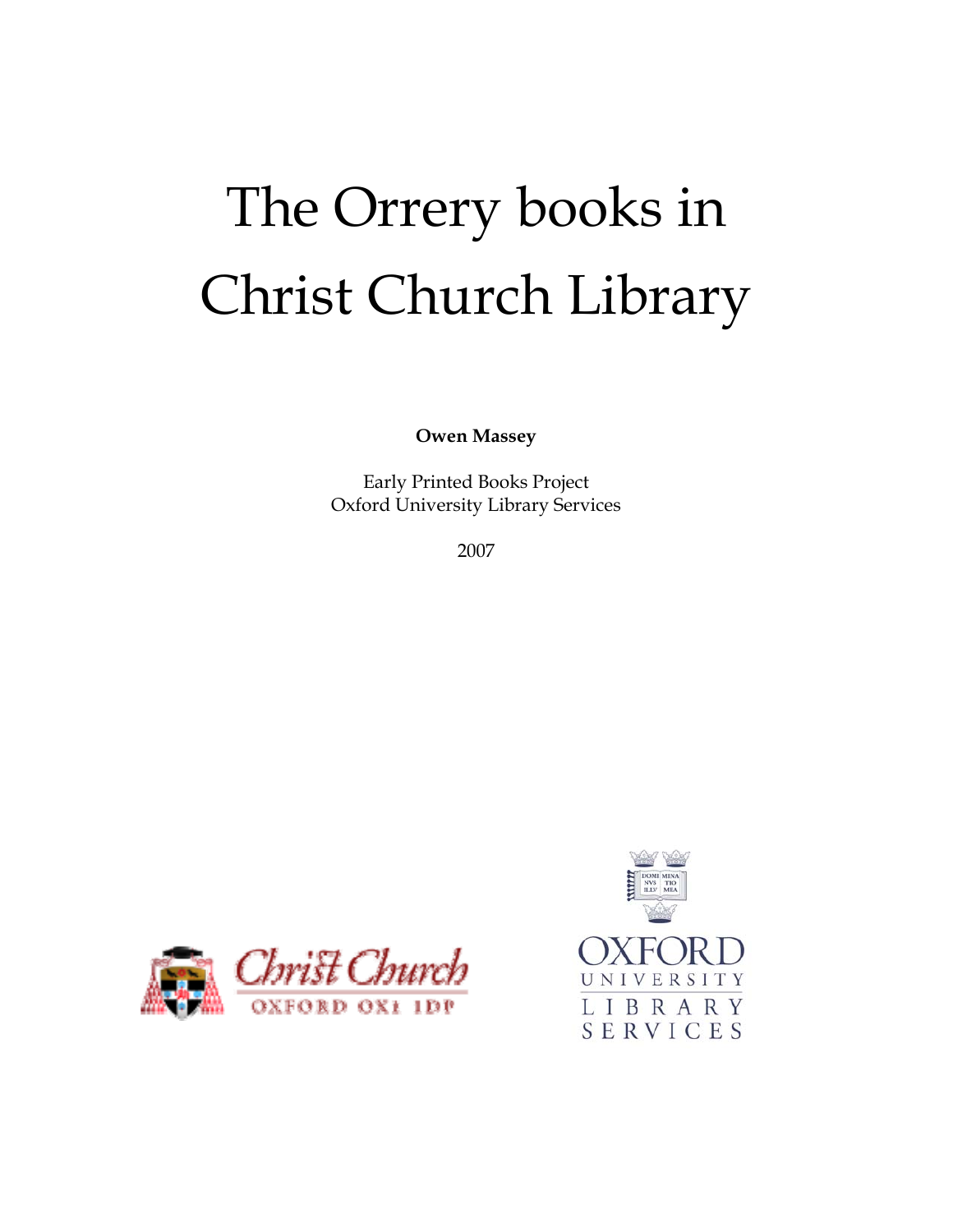

Reproduced in *The Orrery papers*

A portrait of Orrery hangs on the north side of the Hall.

# **Contents**

| The man                                 | 3  |
|-----------------------------------------|----|
| The library                             | 4  |
| The gifts                               |    |
| Rearrangements                          | 9  |
| Provenances                             | 11 |
| The bookplates                          | 14 |
| Scientific books                        | 15 |
| Incunables                              | 15 |
| The numbers                             | 16 |
| The cataloguing                         | 17 |
| Bibliography                            | 18 |
| Appendix: Subscriptions and dedications | 19 |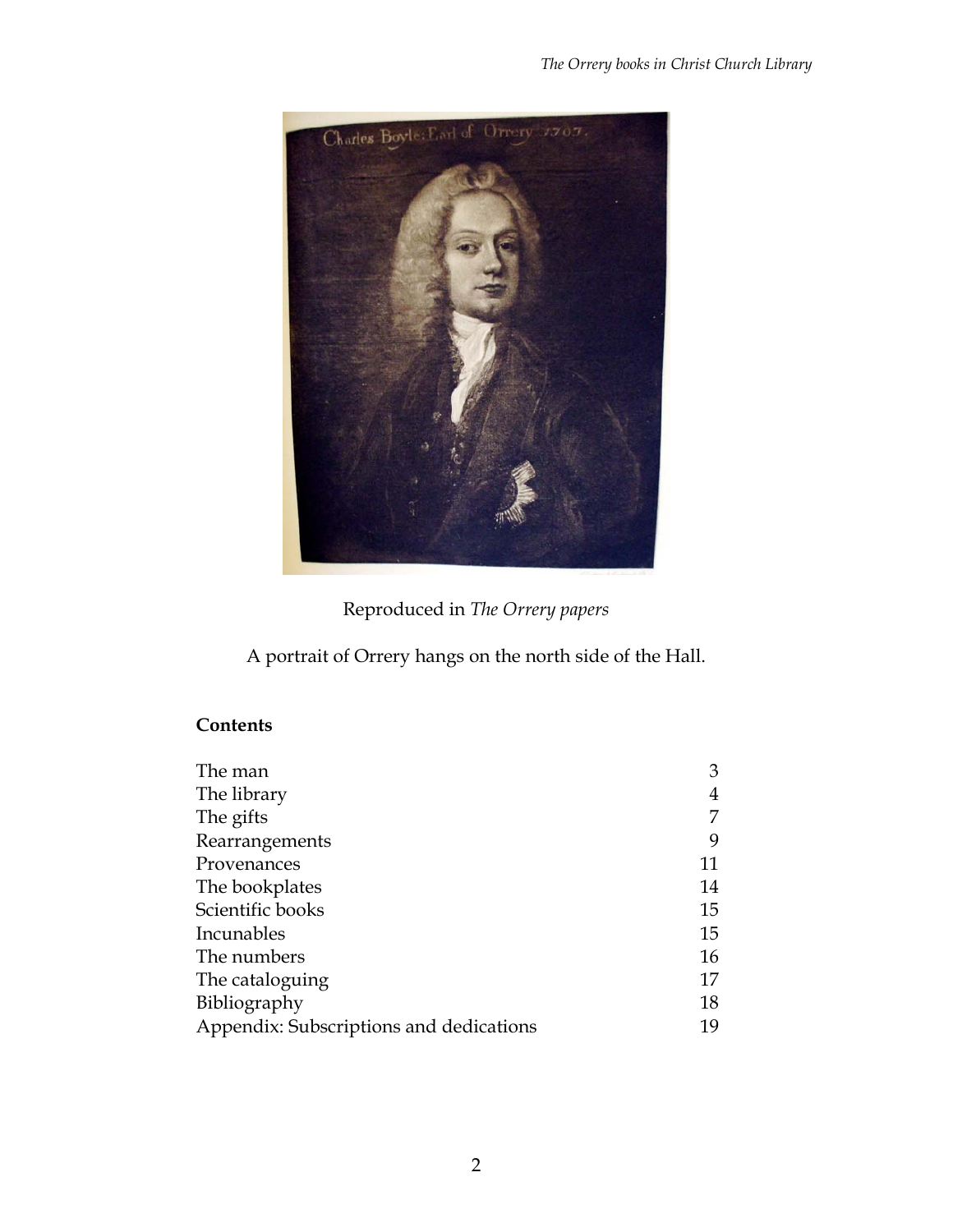#### **The man**

*Charles Boyle, 1674–1731 4th Earl of Orrery and 1st Baron Marston; scholar, soldier and statesman* 

Boyle was born on 28 July 1674[1](#page-2-0) near Kensington, the youngest son of Roger Boyle, 2nd Earl of Orrery (1646–1682) and Lady Mary Sackville (1648–1710). He was brought up at the Sackville family seat of Knole in Kent.

He matriculated at Christ Church in 1690 and became a favourite of Dean Aldrich, who called him the 'great ornament of our college'[2](#page-2-1). His tutor was Francis Atterbury, Aldrich's successor, and his sub-tutor was Robert Freind[3](#page-2-2).

Boyle graduated B.A. in 1694, 'the only nobleman to take a degree from the college during a thirty-year period'. The following year saw his edition of the 'Epistles of Phalaris', inciting a quarrel with the Cambridge scholar Richard Bentley, to whom Boyle responded in print with the assistance of Atterbury.

Boyle (henceforth 'Orrery') succeeded as 4th Earl on the death of his brother in 1703. Between 1695 and 1699 he had represented Charleville, County Cork, in the Irish Parliament; he was M.P. for Huntingdon from 1701 to 1705. In 1711 he was created Baron Boyle of Marston in recognition of his military and diplomatic service during the War of the Spanish Succession.

Orrery married Elizabeth Cecil in 1706. A son, John, later 5th Earl, was born in 1707; Elizabeth died in 1708. Orrery had four children by his secretary's wife.

As well as 'Boyle against Bentley', he wrote a play, *As you find it* (1703), contributed two verses to the *Oxford and Cambridge miscellany poems* (1708), and edited his grandfather's plays, rewriting *The generall* as *Altemira*. He became a Knight of the Thistle in 1704 and Fellow of the Royal Society in 1706.

His Jacobite sympathies led to his imprisonment for seven months in the Tower of London, until his release on medical grounds in March 1723. Orrery died in August 1731[4](#page-2-3) in London and was buried in Westminster Abbey.

<span id="page-2-2"></span><span id="page-2-1"></span>3 Handwritten note by the 5th Earl in his copy of the Epistles of Phalaris (Om.8.7a): 'His Tutours were Dr Atterbury, since Bishop of Rochester, & Dr Robert Freind Master of Westminster School.' The *Oxford DNB* confirms that for Atterbury, Boyle's education 'became his particular care'.

 $\overline{a}$ 1 The original *Dictionary of National Biography* gives Orrery's year of birth as 1676. Most of the

<span id="page-2-0"></span>following account draws on the online version of the revised edition, the *Oxford DNB*. 2 'Magnum Ædis nostræ ornamentum': preface to *Artis logicæ compendium*, Oxford, 1691.

<span id="page-2-3"></span><sup>4</sup> The *Oxford DNB* gives the date as 31 August in Orrery's own entry and 28 August in that for his son; 28 August matches the date of his son's letter in *The Orrery papers*, London, 1903, v. 1, p. 95.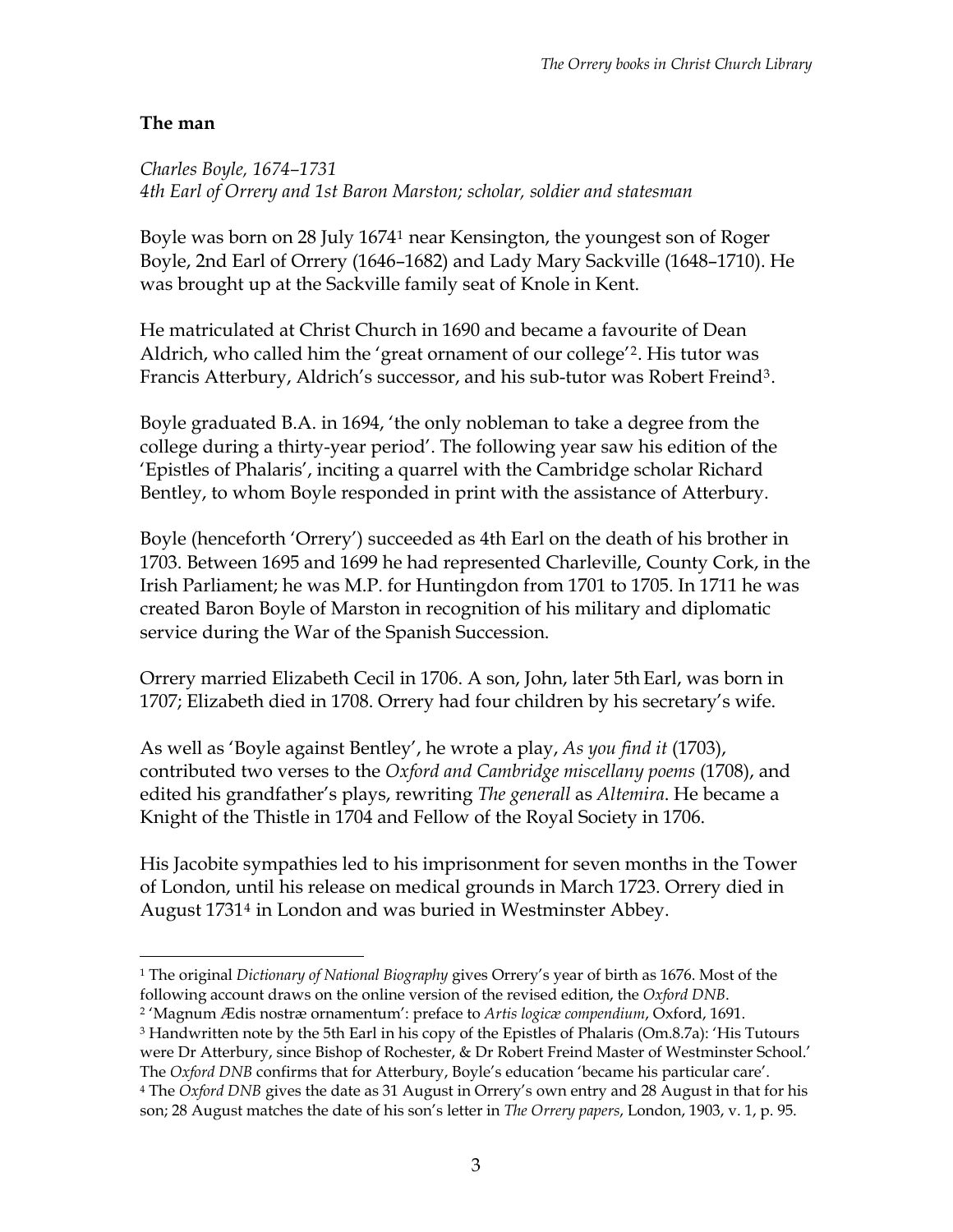# **The library**

The name 'Orrery' conflates a bequest and a location. The gallery of the Upper Library at Christ Church was built to accommodate the bequest in 1731 of the personal library of Charles, 4th Earl of Orrery, which has subsequently been enlarged with many books from other sources.

Orrery's library is described by a modern biographer, Lawrence B. Smith, as follows: 'Ranked among the finest in England, it consisted of over 10,000 volumes and included works in English, Greek, French, Italian and Latin, as well as a complete set of *The Journals of the House of Lords*. Shortly after his death in 1731 it was noted that the collection … was valued "some years" earlier at £8,000. Contemporaries numbered it as among the most valuable collections donated to Oxford in the eighteenth century, and this opinion has persisted'[5](#page-3-0). In the *Oxford DNB*, the same author writes that the library 'constitutes a comprehensive corpus of medical and scientific treatises between 1690 and 1730'; the collection is there estimated as '£10,000 worth of books'.

How did the collection start? Orrery described his literary routine as an undergraduate in a letter: 'My Bible and Euclid take up my morning; Caesar and exercise, Lysander and some French, my afternoon'<sup>[6](#page-3-1)</sup>. According to Smith<sup>[7](#page-3-2)</sup>, 'he attracted the attention of London booksellers while still at Oxford as a result of his efforts to acquire an extensive library. As early as 1692, the renowned printer and Kit-Cat Club founder, Jacob Tonson, supplied him with a newly-published copy of Dryden's controversial *Cleomenes'* which sadly appears not to have come with the bequest. Orrery hired another London bookseller, Thomas Bennet, to arrange the collation of the Phalaris manuscripts in 1693[8](#page-3-3).

Early ill health spurred Orrery's interest in medicine<sup>[9](#page-3-4)</sup>. Eustace Budgell, Orrery's last secretary and uncritical biographer, recorded that 'The Lord *Orrery*, had so strong a Genius for *Physick* or *Medicine*, that he bought and read whatever was published on that subject; employed several Persons to send him an Account of Drugs and Herbs in foreign Countries; and prescribed, with Success, to many of

<span id="page-3-0"></span> $\overline{a}$ 5 Smith, Lawrence Berkley. *Charles Boyle, 4th Earl of Orrery, 1674–1731*. Ph.D. dissertation, University of Edinburgh, 1994, p. 481.

<span id="page-3-1"></span><sup>6</sup> *Ibid*., p. 16. McGarvie (*The book of Marston Bigot*, Buckingham, 1987, p. 79) states that Orrery's 'own copy of *The Life of Lysander* is in the British Library': this is presumably the translation in MS Add. 10388, 'with the addition of some verses and speeches by Lord Orrery, and some memoranda respecting him, in the handwriting of his son, the Hon. John Boyle, 1730' [\(http://www.bl.uk/catalogues/manuscripts/\)](http://www.bl.uk/catalogues/manuscripts/).

<span id="page-3-2"></span><sup>7</sup> Smith, p. 455.

<span id="page-3-3"></span><sup>8</sup> *Ibid*., p. 19.

<span id="page-3-4"></span><sup>9</sup> *Ibid*., p. 16.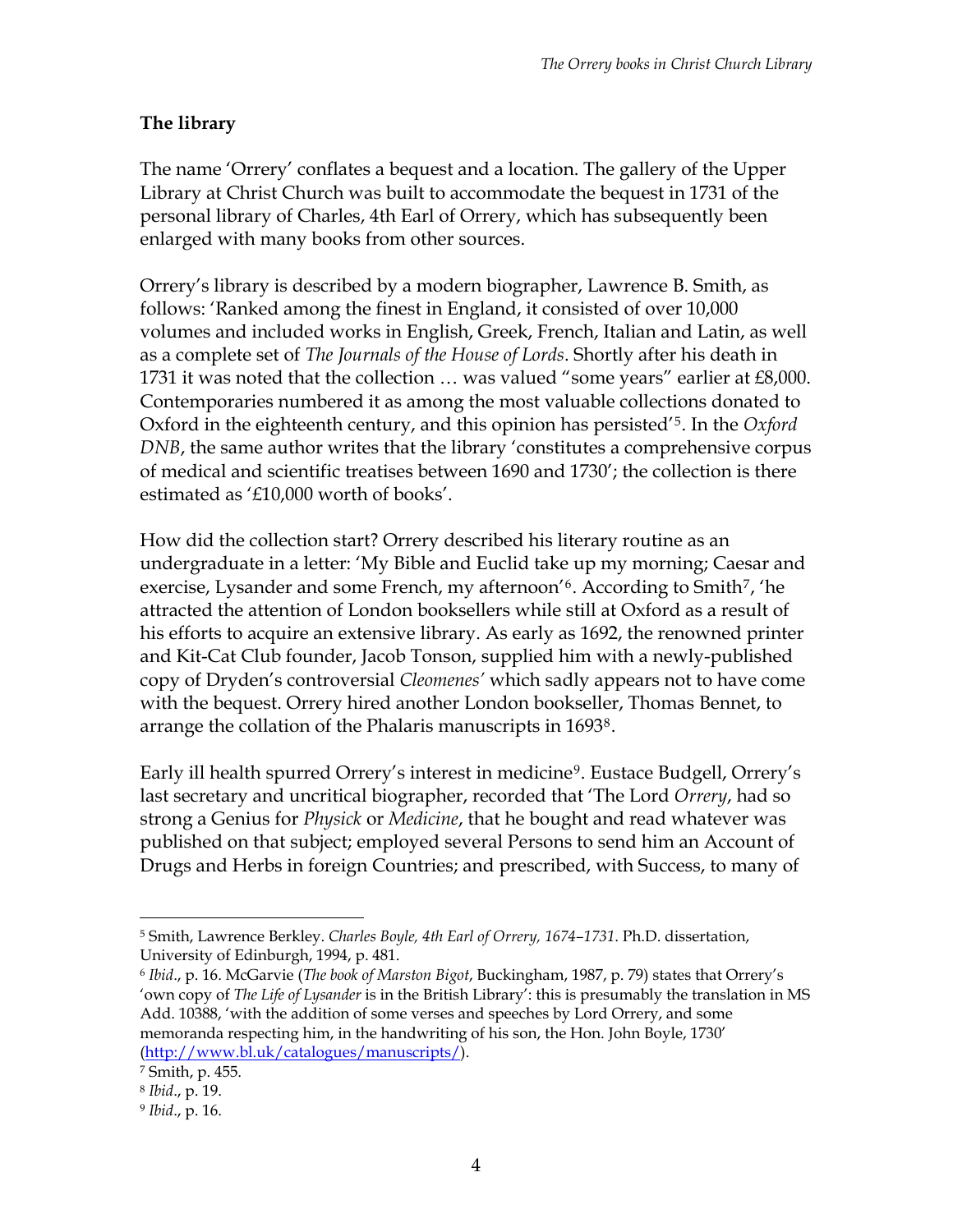his Friends, upon several Occasions.<sup>'[10](#page-4-0)</sup> But he did not collect indiscriminately: rather he 'had generally speaking, but *one* good Edition, seldom or never more than *two* Editions of the *same Book*'[11](#page-4-1). Orrery undertook no Grand Tour but his diplomatic postings to the Low Countries and Jacobite missions to Paris may have offered opportunities to purchase foreign books directly.

The seriousness of his scientific interests is difficult to gauge, as next to no information survives in the form of correspondence or annotations. In particular, it appears that he was never an active participant in the Royal Society despite his Fellowship<sup>[12](#page-4-2)</sup>. But collecting is itself an expression of interest and Orrery's will shows pride in 'having with great expense and trouble made a large collection of useful books, and of mathematical instruments, machines, optical glasses of value which I have carefully preserved for the benefit of posterity'[13](#page-4-3). The inventory of the bequest includes books published in 1731 (e.g. Ol.4.17), implying that Orrery continued collecting up to his death.

'The primary challenge in Orrery's particular case is how to assess, fully and reliably, the extent to which his intellectual, literary, and scientific pursuits were little more than casual diversions designed to fulfil the outward maintenance of a dilettanté's reputation, or engaged in genuinely and conscientiously'[14](#page-4-4), in the words of Smith, who nonetheless concludes that 'if Orrery was a relative failure in his own literary and scientific contributions, he should receive credit for his enlightened generosity and zeal as a collector'[15](#page-4-5).

Where did Orrery keep his books? His library appears to have been divided between addresses in town and country. Orrery's son was born at his 'house in Glasshouse Street, Westminster, on 2 January 1707'[16](#page-4-6), and Orrery is reported as renting lodgings in this street from 1717 until his imprisonment in 1722[17](#page-4-7); in particular, his biography at the Royal Society<sup>[18](#page-4-8)</sup> cites an address in the adjacent Vigo Lane in 1718. He inherited the estate at Marston Bigot in Somerset in 1714, which he used as a summer retreat, and later bought a home nearer London, Britwell House in Burnham, Buckinghamshire. His last home was in Downing Street, Westminster.

<span id="page-4-0"></span><sup>10</sup> Budgell, Eustace. *Memoirs of the life and character of the late Earl of Orrery, and of the family of the Boyles*. London, 1732, p. 237.

<span id="page-4-1"></span><sup>11</sup> Budgell, p. 255.

<span id="page-4-2"></span><sup>12</sup> Smith, pp. 486–488.

<span id="page-4-4"></span><span id="page-4-3"></span><sup>13</sup> McGarvie, p. 78.

<sup>14</sup> Smith, p. 454.

<span id="page-4-5"></span><sup>15</sup> *Ibid*., p. 512.

<span id="page-4-6"></span><sup>16</sup> McGarvie, p. 80.

<span id="page-4-7"></span><sup>17</sup> Smith, p. 271.

<span id="page-4-8"></span><sup>18</sup> Royal Society Sackler Archive (<http://www.royalsoc.ac.uk/>).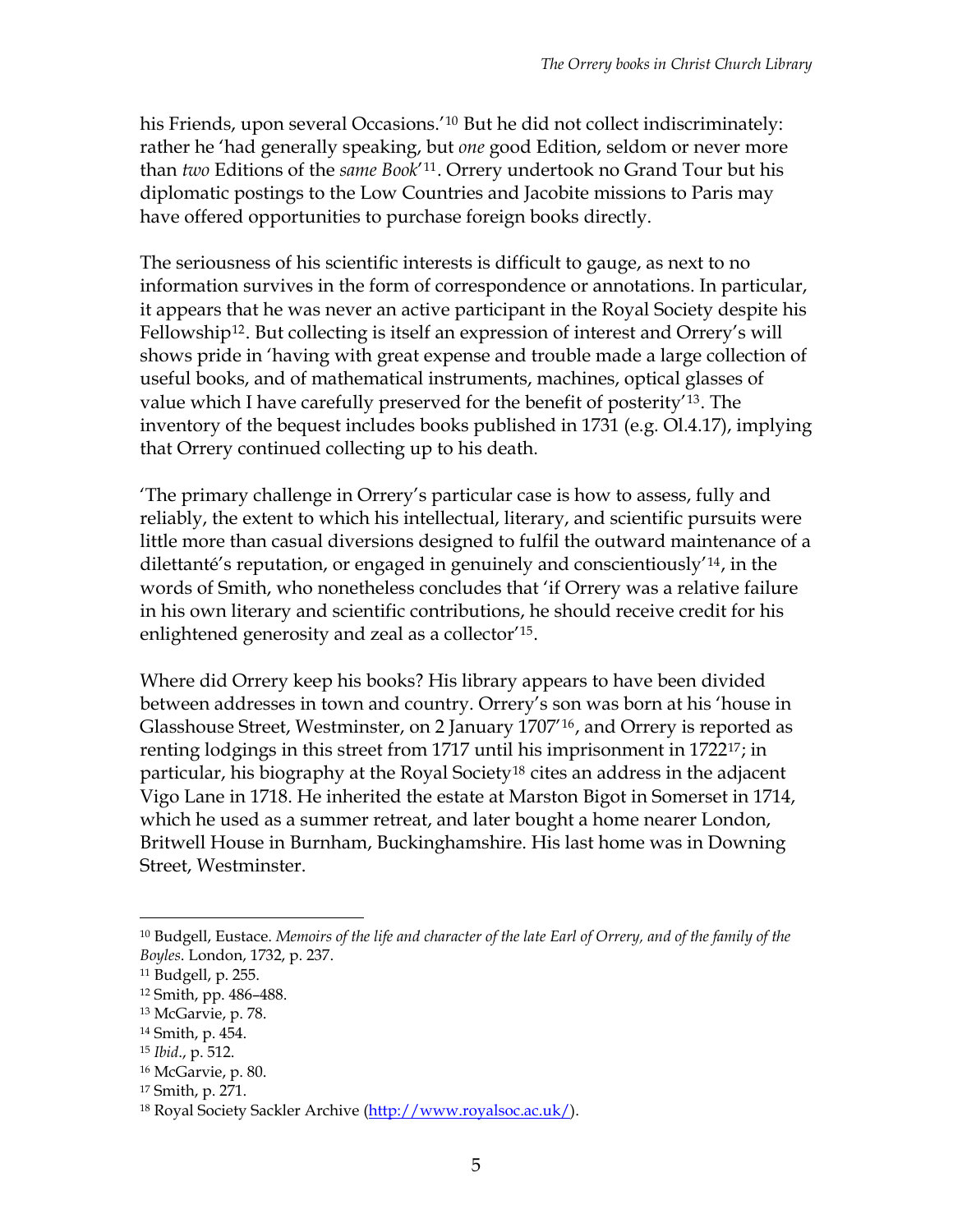There were certainly books in both country houses. The grounds at Marston were laid out by the landscape gardener Stephen Switzer, who dedicated his *The practical fruit-gardener* to Orrery. In his magnum opus *An introduction to a general system of hydrostaticks and hydraulicks* (1729), Switzer writes as part of the conventional prefatory apology: 'the greatest Help that I had being out of the Library (tho' as yet unfinished) of my very worthy learned and noble Friend and Master, the right honourable the Earl of *Orrery*, at his seat at *Marston* in *Somersetshire:* But that noble Lord's collection in that Place being far short of what he intends, I could not be fully supply'd there.' Orrery's will mentions both homes in his request that 'all the books and instruments from his houses at Britwell and Marston' be left to Christ Church 'to be kept in a separate room for the use of students'[19](#page-5-0).

Detail of the library in town, meanwhile, is provided in Budgell's account of the events surrounding the bequest to Christ Church: 'The Legacy left them by the late Lord Orrery, is indeed a noble one: I can speak of his Library with the more Certainty, as I had a *constant* Access to it, and a Key left for me, whenever he went out of Town. He had three large Rooms filled with Books. In the first Room he ranged his *French* and *Italian* Books, and in the second, his *English:* The third and innermost Room, which was much the largest, was filled with *Greek* and *Latin* Authors. He had likewise, a fine Collection of Mathematical Instruments.'[20](#page-5-1) This division into three rooms is confirmed by Wright's inventory of the instruments, which refers to their locations in 'the Small Room', 'the Next Room' and 'the Great Room'[21](#page-5-2).

In 1722, Orrery's then secretary Simon Swordfeger admitted that the Jacobite conspirator Philip Neynoe 'had used Orrery's personal library on several occasions to assist with articles for *The Freeholder's Journal*'[22](#page-5-3); this presumably took place in London. It would be interesting to know who else was admitted to the library.

<span id="page-5-0"></span><sup>19</sup> McGarvie, p. 84.

<span id="page-5-1"></span><sup>20</sup> Budgell, pp. 254–255.

<span id="page-5-3"></span><span id="page-5-2"></span><sup>21</sup> Gunther, R.T. *Early science in Oxford. Vol. I. Chemistry, mathematics, physics and surveying*. Facsimile reprint. London: Dawsons of Pall Mall, 1967, p. 380. Beware that the Upper Library at Christ Church was sometimes referred to as the 'Great Room'. 22 Smith, p. 381.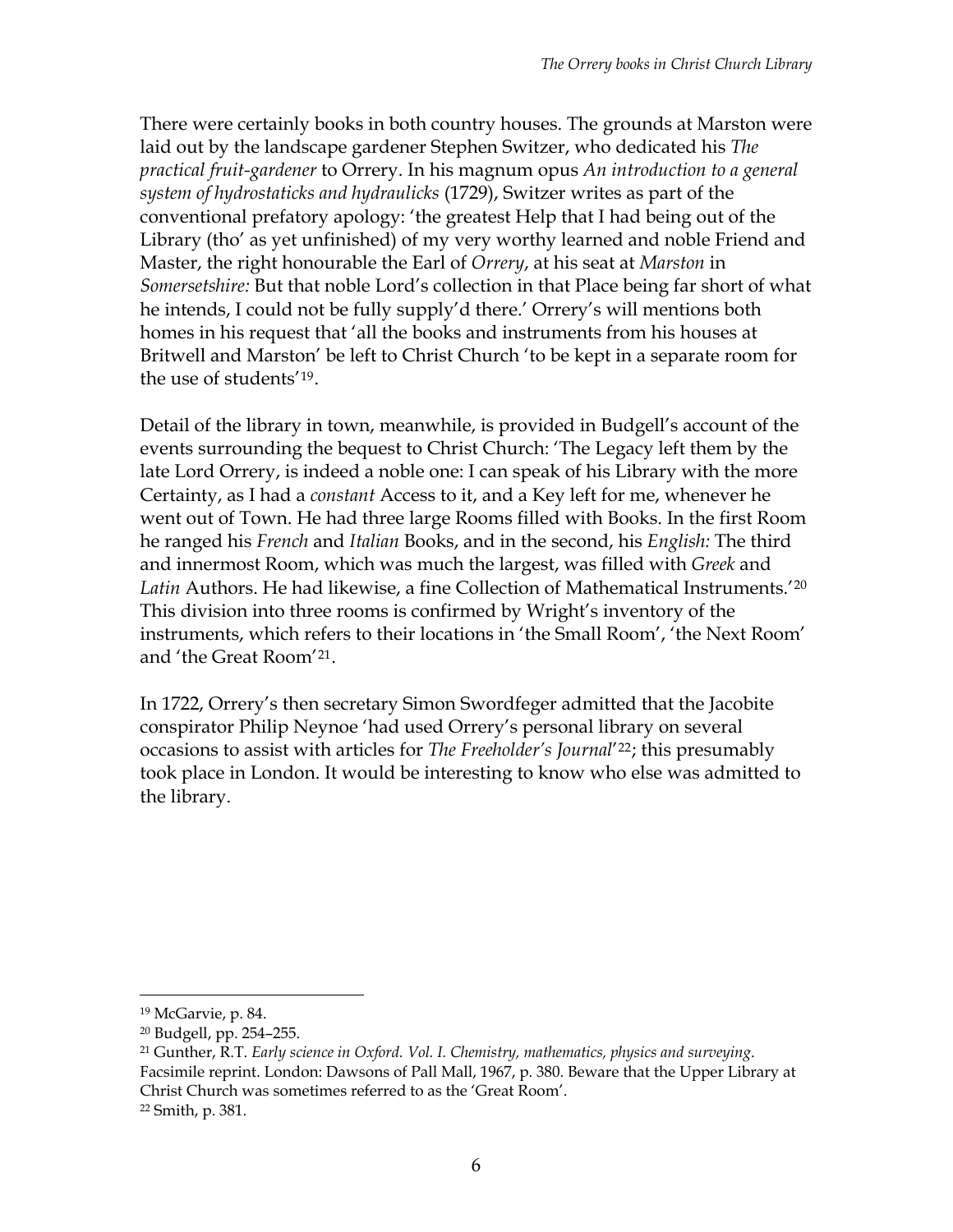# **The gifts**

The library's Donors' Book contains two entries for Orrery<sup>[23](#page-6-0)</sup>. As well as his bequest, there is an entry dated 1695 for the statutory gift upon graduation:

Acta Eruditorum 13 Vol: 4o Lipsiæ 1682 Insuper D.D. Phalaridis epistolas G.L. 8o chartâ magnâ Oxon: e Theatro 1695. versione Annotationibus et vitâ insuper Authoris a se donatus, et futuris eruditorum Actis novum daturas materiam.

The 'Epistles of Phalaris' are shelved at AE.6.15 with the inscription 'Donum Honoratissimi Editoris'; this could be the copy presented to the college or a personal gift to Aldrich. Orrery did present a copy of his defence of the Epistles, *Dr. Bentley's Dissertations on the Epistles of Phalaris, and the Fables of Æsop, examin'd*, to the Master of University Colleg[e24](#page-6-1).

The *Acta eruditorum* are shelved at Of.2.1–30 and Of.3.1–30, but lack the conventional inscription in Christ Church books presented on graduation. Certainly the Library purchased volumes for 1721–1729 in 1731[25](#page-6-2). A second set of the *Acta* came with the bequest; one set was sold as a duplicate in 1793[26](#page-6-3).

The circumstances of the **bequest** are more complicated. Dean Aldrich bequeathed his books, prints and music to Christ Church in 1710 and Francis Atterbury's brother Lewis gave his significant pamphlet collection in 1722[27](#page-6-4). Another of Orrery's associates and a fellow Christ Church man was Christopher Codrington, benefactor of the library at All Souls. Despite these examples, Orrery had intended his library to go to his son, but in November 1728, during a period of estrangement, he made a new will in favour of his college, and failed to revert his intentions before his death in 1731.

Orrery's son did not challenge the will but intended 'to send the Library of his deceased Father to *Christ-Church* in such a *Manner,* as will fully convince that learned Society, how sincere a Respect he has for them'[28](#page-6-5). The bequest was of 'all his noble Library, save only the *Journals of the House of Lords*, and such Books as relate to the English *History* and *Constitution*, which are left to the present Earl his Son; who is likewise allowed the Term of two Years, to separate *these* from the

<span id="page-6-0"></span><sup>23</sup> Shelfmark: W. Arch. Sup. G.1.2 / Library records 1, pp. 212, 238.

<span id="page-6-1"></span><sup>24</sup> Boyle, Emily Charlotte, Countess of Cork and Orrery. *The Orrery papers*, v. 1, p. 19–20.

<span id="page-6-2"></span><sup>25</sup> Library Accounts: Library records 16, fol. 24v.

<span id="page-6-3"></span><sup>26</sup> *A catalogue of a large collection of books, in most languages* (see note 40 below), lots 609 and 610, purchased by (Alexander?) 'Dalrymple'.

<span id="page-6-4"></span><sup>27</sup> Morgan, Paul. *Oxford libraries outside the Bodleian: a guide.* 2nd ed. Oxford, 1980, p. 31.

<span id="page-6-5"></span><sup>28</sup> Budgell, p. 254.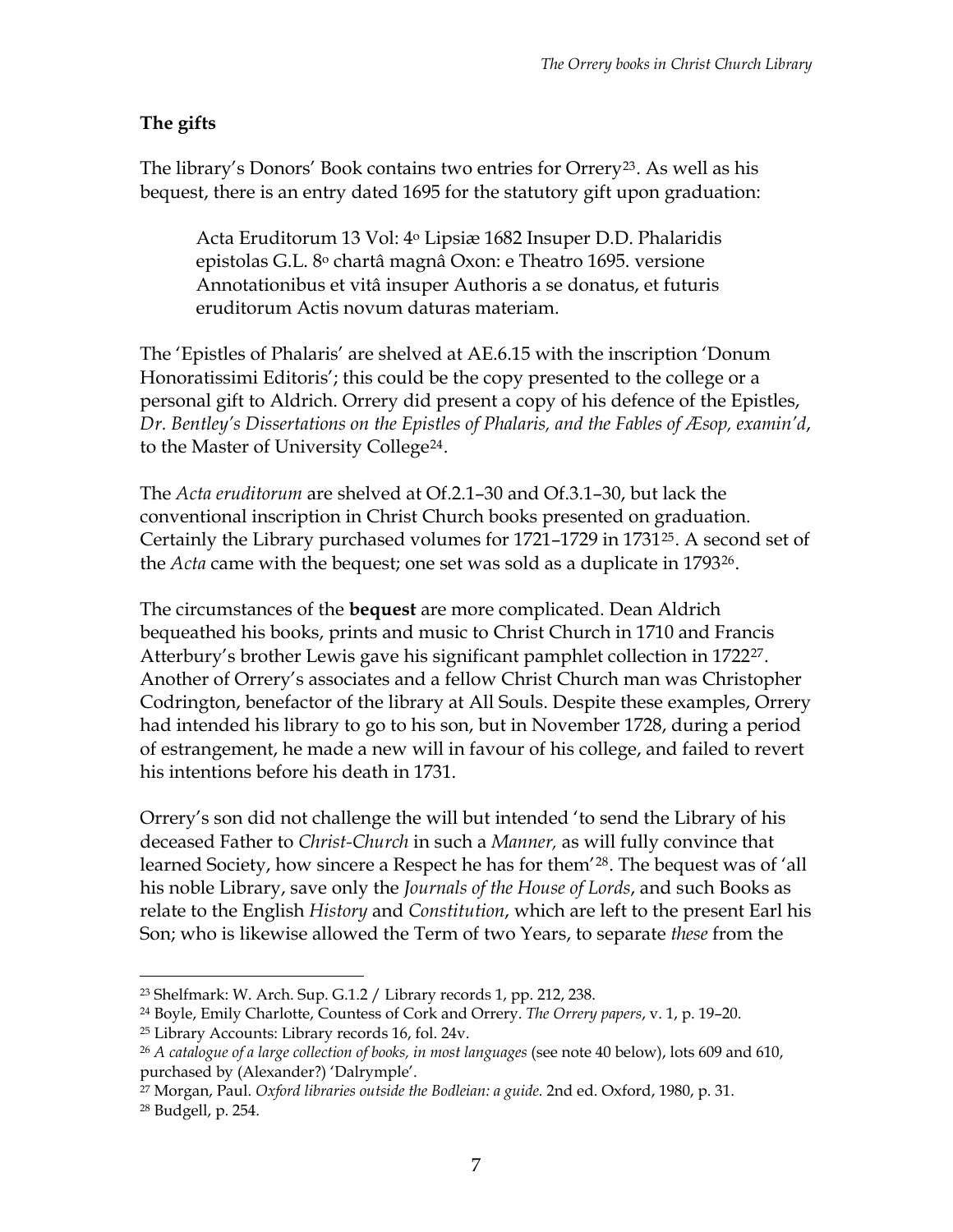other Books'[29](#page-7-0). The preface to his son's *Letters from Italy* (London, 1774) confirms this but changes the term to three years.

An **inventory** of Orrery's books was drawn up. The handwritten *A catalogue of the library of Charles late Earl of Orrery* is now at Library records 22, having previously been shelved with the collection at OB.3.16. It is a folio volume bound in contemporary gilt-tooled red morocco. The books are divided into Latin  $\&$ Greek, English, and French & Italian – matching Budgell's description of the three rooms of Orrery's London library – and then by bibliographic format. A note towards the end of the volume in which the Registrar of Christ Church acknowledges receipt from Budgell is dated 6 March 1732, so perhaps the inventory was made at Orrery's house rather than at Christ Church. There follows an appendix headed 'A Catalogue of Books sent down to Christ's College Oxon after the preceding Receipt was transmitted to London.' It is not apparent why these books had been separated; perhaps they came from Orrery's country residence?

In any event, the books were transported from London to Oxford in  $1733^{30}$  $1733^{30}$  $1733^{30}$ :

| 1733 Apl. 3. Pd for cases for Ld. Orrery's Books | $19.7.$ 0 |
|--------------------------------------------------|-----------|
| " Mr. Pittard Steward to Ld. Orrery              | 5.5.0     |
| " for Carriage of ye s <sup>d</sup> Books        | 26.6.10   |

The Chapter Minute Book records: 'Agreed that some proper room or rooms be pitched upon by ye Dean & Subdean & the Ld. Bp. of Asaph wherein to place ye Ld. Orrery's books & that they agree with ye Student & Students on whose rooms they shall so pitch upon at some reasonable rent for ye same'[31](#page-7-2). It appears that the books were not unpacked until at least October 1734, when they were stored in Tom 1.2[32](#page-7-3). The New Library was still being built at this time, so it was not until 1763 that the collection was moved to its current location<sup>[33](#page-7-4)</sup>.

A previous shelving arrangement, presumably that used in Tom Quad, may be inferred from the original shelfmarks. Although the first inventory does not include shelfmarks, it was transcribed in 1735[34](#page-7-5) with the same organisation and headings, but with full alphabetisation rather than only the first letter and with the important addition of shelfmarks. These take the form A.1.1, where the letter

<span id="page-7-0"></span><sup>29</sup> *Ibid*., p. 250.

<span id="page-7-1"></span><sup>30</sup> Disbursement Books, quoted in Hiscock, W.G. *A Christ Church miscellany*. Oxford, 1946, p. 66. 31 Hiscock, p. 66.

<span id="page-7-3"></span><span id="page-7-2"></span><sup>32</sup> *Ibid*., p. 66.

<span id="page-7-4"></span><sup>33</sup> *Ibid*., p. 72.

<span id="page-7-5"></span><sup>&</sup>lt;sup>34</sup> The transcription is now Library records 23. The Library Accounts note: 'P<sup>d</sup> M<sup>r</sup> Sandford for transcribing L<sup>d</sup> Orrerys Catalogue 05 05 -': Library records 16, fol. 27v.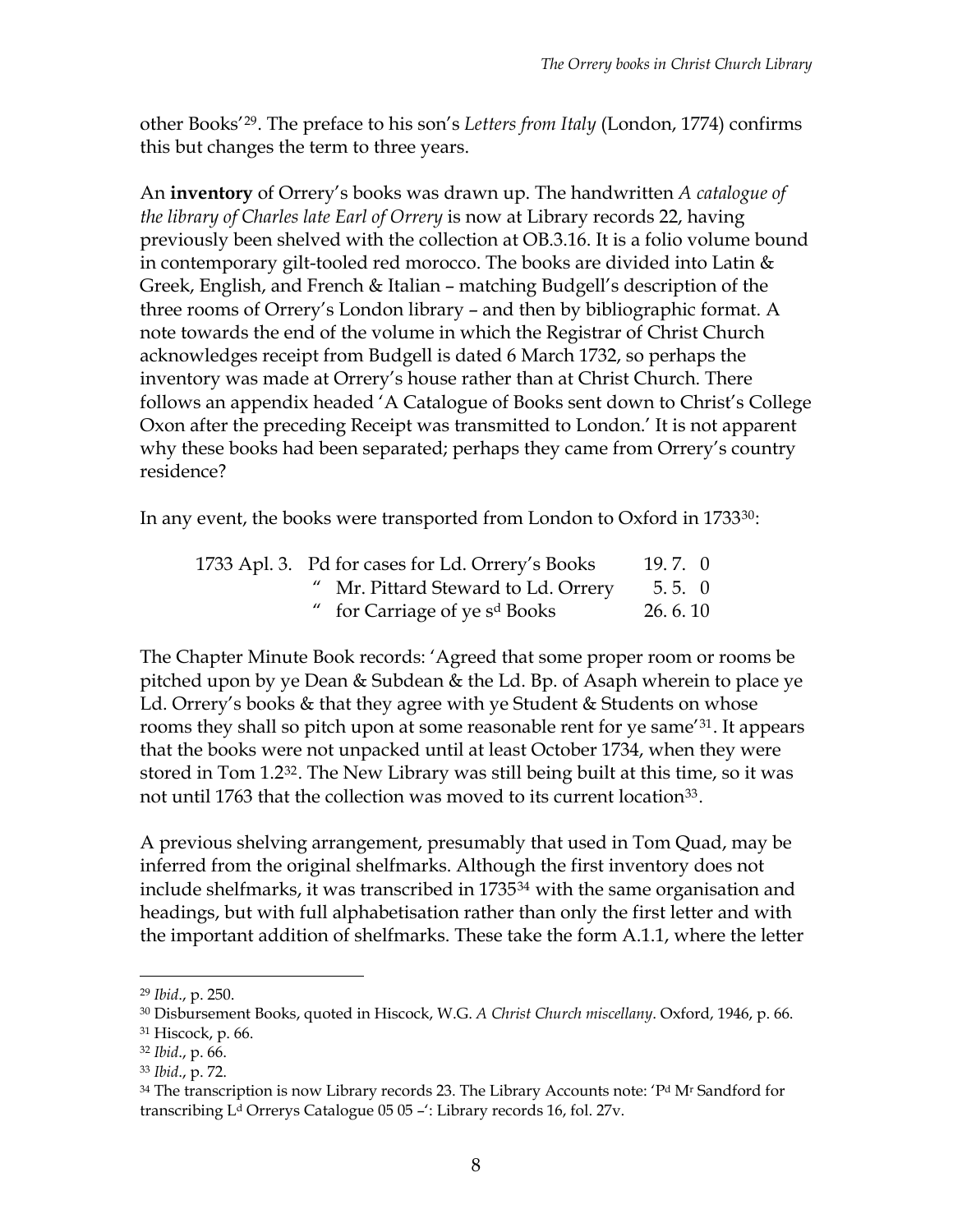ranges from A to Z (excluding I and U, but including W and with the addition of Æ), the first number ranges from 1 to 4 and the second from 1 to as high as 100. If these are arranged in the same way as today's shelfmarks then they imply 25 long, low bookcases. These old shelfmarks can be read, cancelled, on the endpapers of several books (e.g. OA.5.5 and OA.5.9), though far from all of them; the suffix 'Orr' (sometimes 'Or') has been added to correspond with Old Library shelfmarks ending Art. or Th.

Orrery also bequeathed his **scientific instruments** to accompany his library. They were inventoried by the London instrument-maker Thomas Wright in September 1731<sup>[35](#page-8-0)</sup> for John Fanshawe at Christ Church. In 1732, the Library Accounts record<sup>[36](#page-8-1)</sup>:

| May 20 | Carriage & porters for $Ld$ Orrerys instruments 01 03 – |         |
|--------|---------------------------------------------------------|---------|
|        | M <sup>r</sup> . Wrights bill for packing & mending & c | 04 08 6 |

When the New Library was ready in 1763, the instruments were housed in the 'small south rooms'[37](#page-8-2), presumably Arch. Inf. and Arch. Sup. Later instruments were incorporated into the collection while it remained at Christ Church. The 'Orrery Collection' has been on loan to the Museum of the History of Science in Broad Street since 1925, where it is displayed in the entrance gallery. A display panel hints that the instruments, perhaps like the books, may have been for display as much as enquiry, observing that 'some seem to be for practical purposes, such as calculating or surveying, but show little sign of wear'. A more generous assessment is that of Gunther, who calls Orrery 'a wealthy scientific amateur, a patron of good work rather than an original investigator'[38](#page-8-3). The original orrery named in his honour was not part of the bequest; it is currently on display in the Science Museum in London<sup>[39](#page-8-4)</sup>.

#### **Rearrangements**

It is important not to make inferences about Orrery's ownership of a book solely from its current location. The best evidence that a book came to Christ Church with the bequest is the presence of an original shelfmark of the form A.1.1.Orr. If this is absent, the copy in hand may be Orrery's but may also have been substituted from elsewhere, Orrery's copy having been sold as a duplicate. If a book cannot be found in the inventory, assuming it to be complete and accurate,

<span id="page-8-0"></span><sup>35</sup> The inventory is transcribed in Gunther, appendix A, pp. 378–382.

<span id="page-8-2"></span><span id="page-8-1"></span><sup>36</sup> Library records 16, fol. 25v.

<sup>37</sup> Hiscock, p. 72.

<span id="page-8-3"></span><sup>38</sup> Gunther, p. 378.

<span id="page-8-4"></span><sup>39</sup> Inventory no. 1952-73 ([http://www.sciencemuseum.org.uk/objects/astronomy/1952-73.aspx\)](http://www.sciencemuseum.org.uk/objects/astronomy/1952-73.aspx).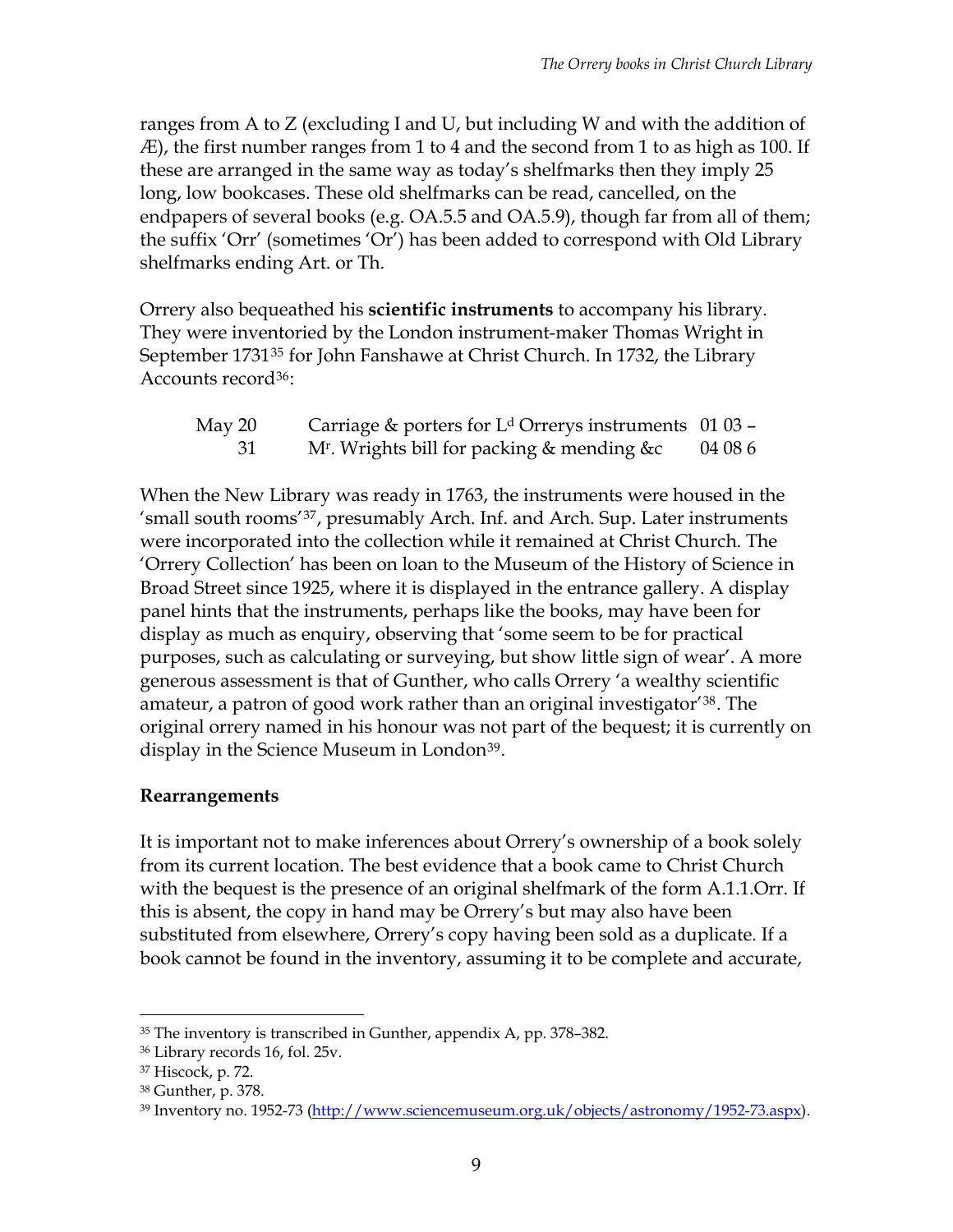then it is definitely a later addition to the collection. These additions continued into the 20th century – On.3.21 was presented in 1964 – but have now ceased.

**Duplicate sales** took place in 1793 and 1813[40](#page-9-0) and 1857–1862[41](#page-9-1). Strays which have been located from the Orrery collection include *A military dictionary* (ESTC T145661) now at the Harry Ransom Center at Texas<sup>[42](#page-9-2)</sup> and Pratt's *Grammatica Latina* (ESTC T144389) now at King's College London, the latter bought by the orientalist William Marsden<sup>[43](#page-9-3)</sup>, whose name appears in the marked-up 1793 sale catalogue. OP.2.11 and Ok.6.4 are examples where Orrery's copy may have been replaced by a copy from another source. Op.5.44 has been removed from the shelflist but escaped sale and is currently in the Arch. Inf. 'duplicates cupboard'.

Current **shelfmarks** take the form OA.1.1 where O stands for Orrery, the second letter represents the bay  $(A-X, a-t)$ , the first number represents the shelf and the second number is the position along the shelf. They are usually recorded in pencil inside the front board and on a printed paper spine label.

There is a broad arrangement by subject:

| OA-OK       | Theology                            |
|-------------|-------------------------------------|
| OL          | Miscellaneous                       |
| OM-OS       | Mathematics, physics, and astronomy |
| OT-OX       | Modern history                      |
| Oa          | Dictionaries and grammars           |
| $Ob-Og$     | Classical literature                |
| Oh-Oi       | Miscellaneous                       |
| $Ok$ - $Op$ | Medicine, physiology, and chemistry |
| Oq          | Religious tracts                    |
| Or          | French literature                   |
| $Os-Ot$     | Miscellaneous                       |
|             |                                     |

<span id="page-9-0"></span><sup>40</sup> Hiscock, p. 89. A printed catalogue of the 1793 sale exists in the university libraries of Cambridge and Durham: *A catalogue of a large collection of books, in most languages; being the duplicates of a college library*. [London]: T. King, [1793]. ESTC T161940. Library records 25 is a photocopy of the marked-up copy at Durham. Hiscock refers to an 1814 sale in a footnote to p. 13 – see also Library records 25a, 25b – but the date has been queried: Kiessling, Nicolas K. *The library of Robert Burton*. Oxford Bibliographical Society, 1988, p. xv, note 23. 41 Library records 59.

<span id="page-9-3"></span><span id="page-9-2"></span><span id="page-9-1"></span><sup>42</sup> Chalmers, John P. 'Christ Church College'. *Journal of library history*, v. 18, no. 2 (Spring 1982), pp. 190–192: [http://sentra.ischool.utexas.edu/~lcr/archive/bookplates/18\\_2\\_ChristCollege.htm](http://sentra.ischool.utexas.edu/%7Elcr/archive/bookplates/18_2_ChristCollege.htm) 43 Cahill, Hugh. '*The first and most curious of its kind': the library of William Marsden (1754–1836)*  [\(http://www.kcl.ac.uk/depsta/iss/library/speccoll/exhibitions/marsex/topmars.html\)](http://www.kcl.ac.uk/depsta/iss/library/speccoll/exhibitions/marsex/topmars.html). See in particular 'Marsden the Collector'. Marsden bought extensively at the 1793 sale and his purchases survive in his bequest to King's. Searching the KCL library catalogue for Christ Church Library as former owner produced 22 results in December 2007.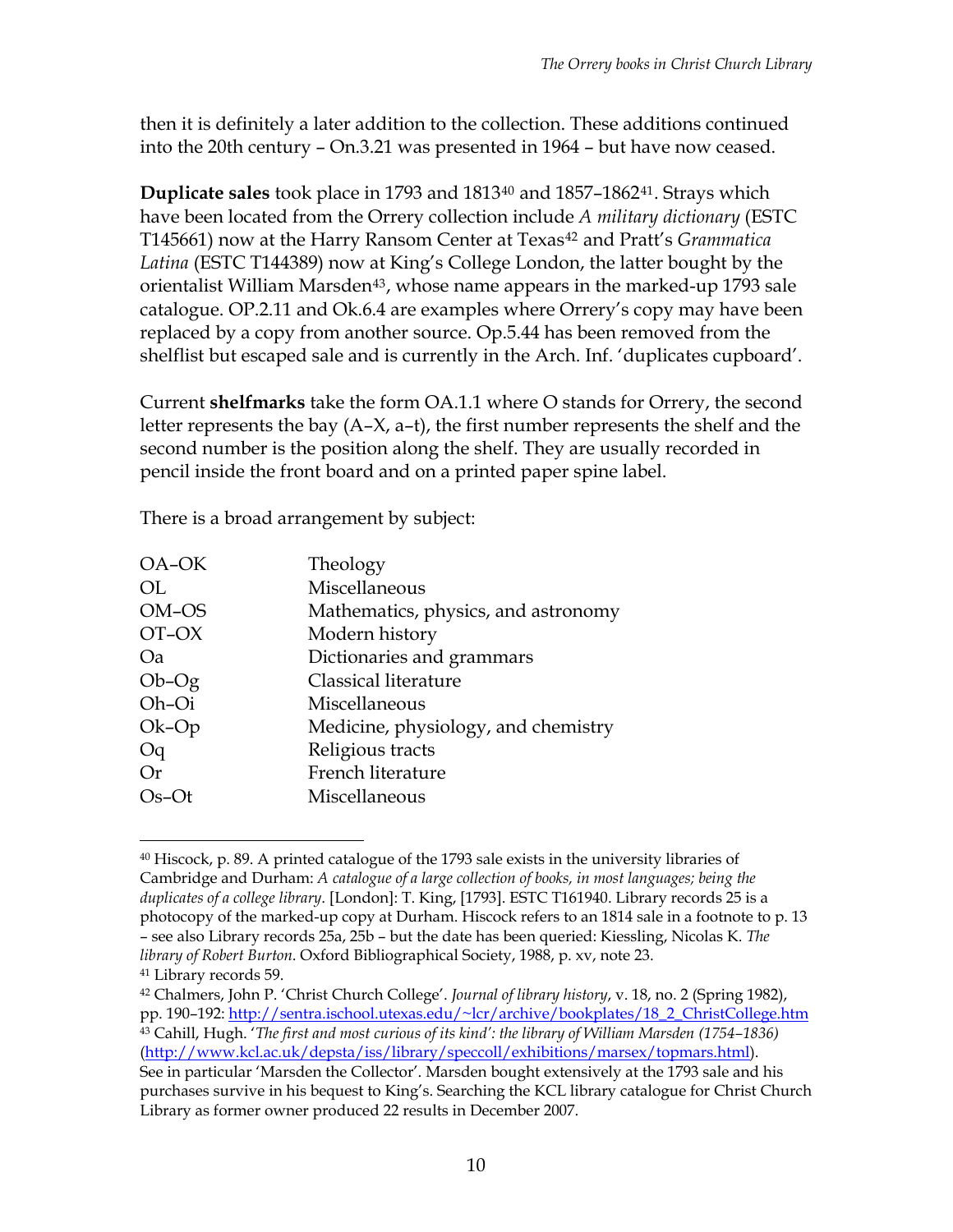The books have clearly been rearranged extensively. There are gaps in the sequence, and cancelled shelfmarks show that books would sometimes be moved even within the same shelf. Moreover, books from other parts of the Library have been interpolated: for instance, an edition of the works of Bernard of Clairvaux from the Wake bequest was moved to OC.2.2 next to Orrery's earlier edition at OC.2.3, and many scientific books were previously in Arch. Inf. and Arch. Sup. Similarly, books from the gallery have been moved elsewhere, e.g. WM.5.11 and WP.6.21 (once OB.5.26 and OB.6.29 respectively), or Hyp.Q.90–93 (Leeuwenhoek's works, moved via Arch. Sup.).

There are books in the gallery with previous shelfmarks from the named collections of Wake, Nicholson, Aldrich, Stratford and Morris (e.g. Oo.1.11, OA.1.13, OB.6.1, OP.6.15, OA.8.11 respectively) and from Dean Gregory's bequest (e.g. OC.1.11). Op.5.41 belonged to Nicholas Stratford, father of Canon William Stratford. On.3.16 has the previous shelfmark L.3.42.Nov., perhaps indicating the New Library. Several books have presentation inscriptions from Christ Church graduates to the college (e.g. Oo.2.4, Oo.2.5) and therefore cannot be from Orrery's library.

For an example of the pitfalls in inferring ownership, Pemberton's *A view of Sir Isaac Newton's philosophy* (ON.5.1) appears in the catalogues of both Orrery's and Wake's libraries and both men are listed as subscribers (Wake under 'Canterbury'). There is a Wake bequest bookplate and a previous Wake shelfmark is visible beneath a typewritten slip on the front free endpaper. Presumably Orrery's copy was sold and Wake's copy given an Orrery shelfmark.

#### **Provenances**

1

Those books identified from old shelfmarks as definitely belonging to Orrery share unremarkable eighteenth-century calf bindings. There is very little internal evidence of his ownership: no bookplates, no signatures, no annotations and no shelfmarks. A few exceptions appear in the provenance index<sup>[44](#page-10-0)</sup>: the books shelved at Of.5.33, Oq.6.6 and Ot.4.25 are signed 'Boyle'[45](#page-10-1). OQ.6.12, OQ.6.20, Of.5.33 and Og.6.22 are marked 'Read'; the last of these, the letters of Pliny, may in fact have belonged to John Boyle, who edited them. A number of books have annotations in red crayon: Giles Mandelbrote has mentioned these as characteristic of 'Cork and Orrery' books, i.e. John Boyle and his descendants<sup>[46](#page-10-2)</sup>.

<span id="page-10-1"></span><span id="page-10-0"></span><sup>&</sup>lt;sup>44</sup> This is a black-covered exercise book, compiled in the 1930s, currently awaiting an MS number. 45 Tantalisingly, On.3.15 is marked 'C.B' together with a price, but does not appear in the inventory and has been moved from Arch. Sup.

<span id="page-10-2"></span><sup>46</sup> Personal communication, July 2007.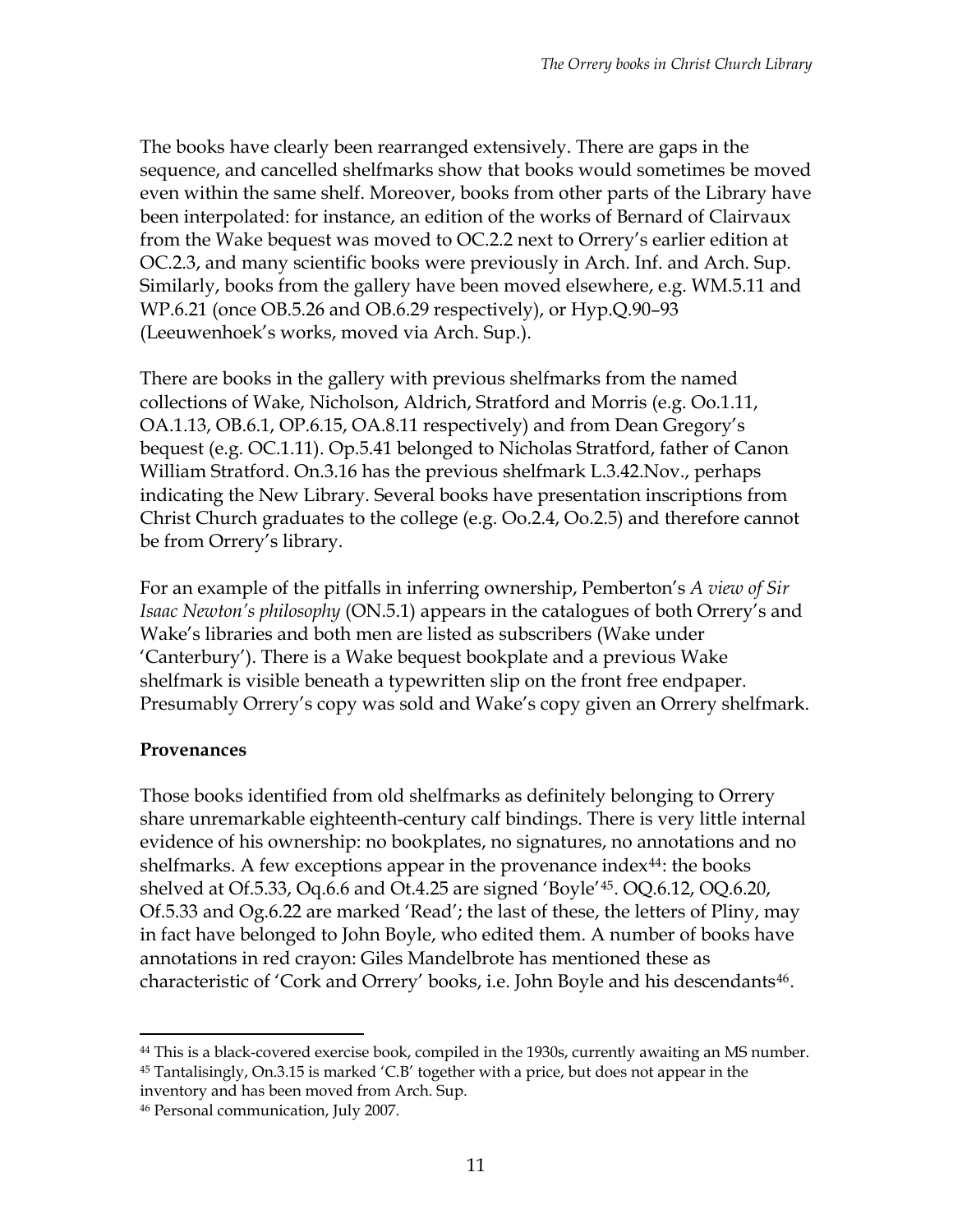Where did Orrery's books come from? There are a few presentation copies: MacGregory's *An account of the sepulchers of the antients* (OL.6.6) is inscribed to Orrery; in Thomas Burnet's *De fide & officiis Christianorum* (OD.3.2) Orrery records its donation by 'amici mei', the physician Richard Mead. Lucian's works (Oe.3.6–9) has a Boyle armorial binding, identified by Paul Morgan $47$  as a presentation copy made by Elkanah Settle in an attempt to solicit patronage<sup>[48](#page-11-1)</sup>.

Orrery was great-nephew of Robert Boyle, the scientist, but they appear to have had few other connections: 'also contrary to expectations, Orrery does not seem to have inherited any of his uncle's books or his scientific instruments following Boyle's death in 1691'[49](#page-11-2). Boyle's own library was dispersed after his death and few of his books have been traced<sup>[50](#page-11-3)</sup>. Several works by Boyle are shelved in the gallery, but his name does not appear in the inventory, so these must be later additions; even the collected works dedicated to Orrery by their editor, Richard Boulton, are not in the bequest. Some of Boyle's works do appear in the 1905 Marston sale, presumably acquired by genealogically-minded descendants<sup>[51](#page-11-4)</sup>.

The writings of Roger, the 1st Earl, are similarly absent, although '[a]mong the Orrery muniments at Harvard is an impressive first edition of the 1st Earl's play, *Herod the Great*, which is described as the 4th Earl's copy'[52](#page-11-5). Roger Boyle 'was much interested in fortifications<sup>'[53](#page-11-6)</sup> but those books on the topic which remain in Orrery's library were published after the 1st Earl's death in 1679.

The 5th Earl, whose literary connections merit study in their own right, had meanwhile assembled his own library at Marston<sup>[54](#page-11-7)</sup>. The library was sold in 1905[55](#page-11-8) at the same time as the contents of the house, so those of Orrery's books

<span id="page-11-4"></span><sup>51</sup> A copy of Robert Boyle's *Languid and unheeded motion* in the Medical Historical Library at Yale University, belonging to the 5th Earl, is described in the Orbis online catalogue [\(http://orbis.library.yale.edu/\)](http://orbis.library.yale.edu/) as having 'a binding of the Earls of Orrery'.

52 Smith, p. 478.

<span id="page-11-0"></span><sup>47</sup> Christ Church, MS 560.

<span id="page-11-1"></span><sup>48</sup> Pearson, David. *Provenance research in book history: a handbook*. London: British Library, 1994, pp. 108–109.

<span id="page-11-2"></span><sup>49</sup> Smith, pp. 480–481.

<span id="page-11-3"></span><sup>50</sup> Fulton, John F. *A bibliography of the Honourable Robert Boyle*. 2nd ed. Oxford, 1961, p. iv–vi.

<span id="page-11-6"></span><span id="page-11-5"></span><sup>53</sup> McGarvie, p. 55.

<span id="page-11-7"></span><sup>54</sup> *Ibid*., p. 101.

<span id="page-11-8"></span><sup>55</sup> *Catalogue of the valuable and extensive library and collection of autograph letters of the Rt. Hon. The Earl of Cork and Orrery removed from Marston, Frome which will be sold by auction by Messrs. Christie, Manson & Woods at their great rooms 8 King Street, St. James's Square on Tuesday, November 21, 1905 and two following days at one o'clock precisely*. London: Printed by William Clowes and Sons. It consists of 736 lots in 109 pages, mostly itemised. The Bodleian copy (shelfmark 2591.d.6[7]) is marked up with the purchasers of the letters, though not of the books; the four names Dobell, Maggs, Quaritch, and Sabin predominate, all book dealers, suggesting that they were also the purchasers of the printed books.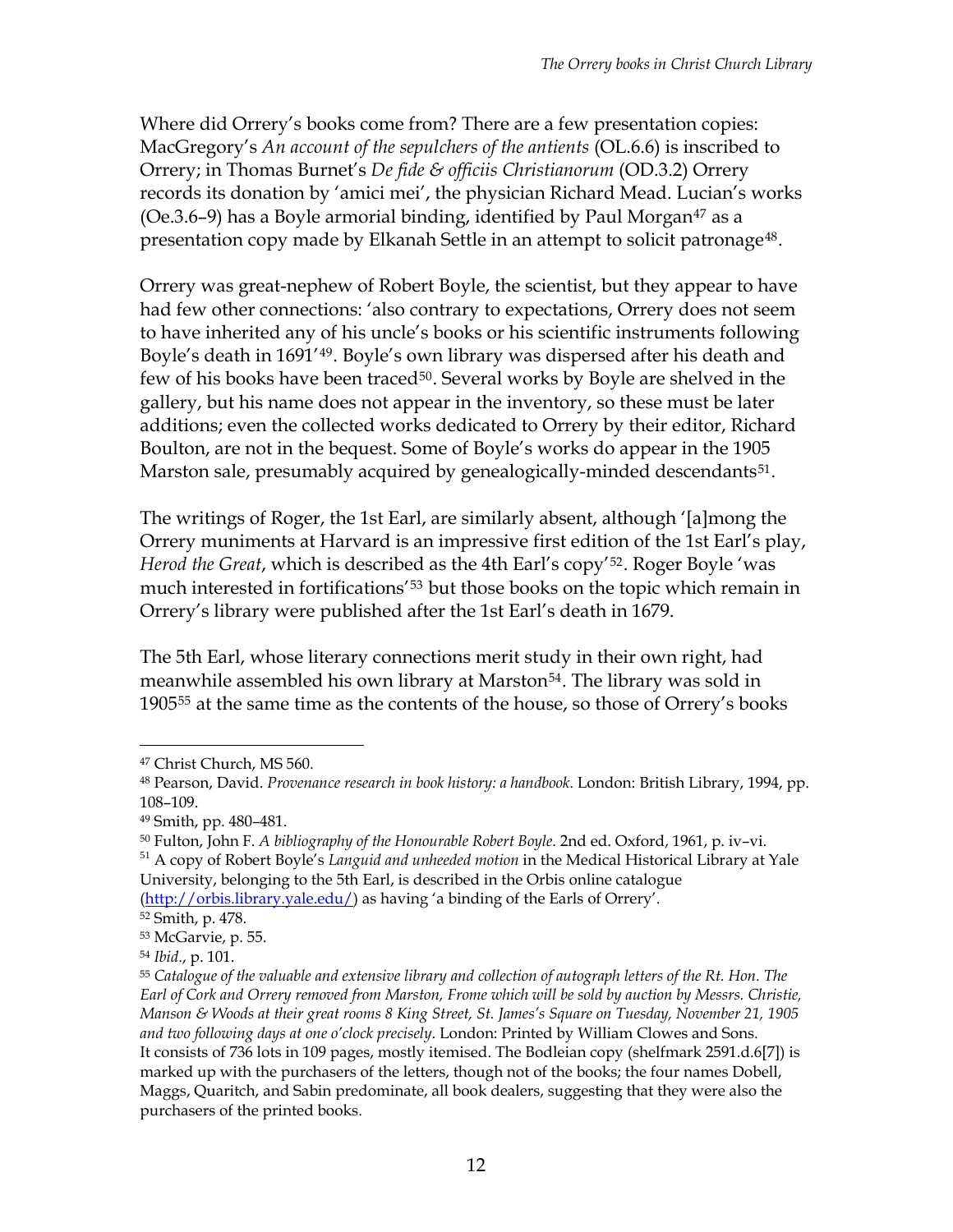on English history which did pass to his son may have survived outside Christ Church. Certainly a number of books belonging to John Boyle (such as his copy of the Epistles of Phalaris, now shelved at Om.8.7a) returned to Christ Church during the 20th century, presumably following this sale.

There are a number of other familial connections, mostly tenuous. A 16th-century Sackville family Bible in French is shelved at OA.5.1, and *A new history of Ethiopia* (Arch. Inf. B.2.2) is signed by Orrery's mother, Mary Sackville. Mary appears as a subscriber to *Annals of the Reformation* (ESTC T146319) and *A full and just account of the present state of the Ottoman empire* (ESTC T107053), but neither book came to Christ Church. By coincidence, the eight volumes of Galen shelved at On.1.3–10 were donated to Christ Church in 1587 by Mildred Cecil, Lady Burghley, ancestor of Orrery's wife; Elizabeth herself owned a copy of Richard Allestree's popular *The whole duty of man* which is still in the possession of the Boyle family[56](#page-12-0).

One might have expected books dedicated to Orrery, and certainly those for which he subscribed, to have stayed in his possession; but few seem to have come to Christ Church, even accounting for those in the class of English history and constitution which went to his son. The playwrights George Farquhar and Thomas Southerne served under Orrery's command and later counted him their patron, but none of their printed works appear in the inventory, although Southerne's *The maids last prayer* is dedicated to Orrery, and Orrery contributed a prologue to his *The fate of Capua*. Books in which Orrery appears either as subscriber or dedicatee are listed in the appendix.

Several books, for example OB.1.10–12[57](#page-12-1), have the armorial stamp and paper tickets of the library of Loménie de Brienne, sold in London in 1724[58](#page-12-2). Presumably Orrery acquired these books either directly or through a bookseller present at that sale. There are two copies of the sale catalogue (ESTC T36991) in the Bodleian, but apparently none in Christ Church.

<span id="page-12-1"></span><span id="page-12-0"></span><sup>56</sup> McGarvie, p. 80, with photograph.

<sup>57</sup> See the provenance index at Christ Church, MS 560.

<span id="page-12-2"></span><sup>58</sup> Birley, Robert. 'The library of Louis-Henri de Loménie, comte de Brienne, and the bindings of the abbé du Seuil.' *The library*, fifth series, v. 17, no. 2, June 1962, pp. 105–131.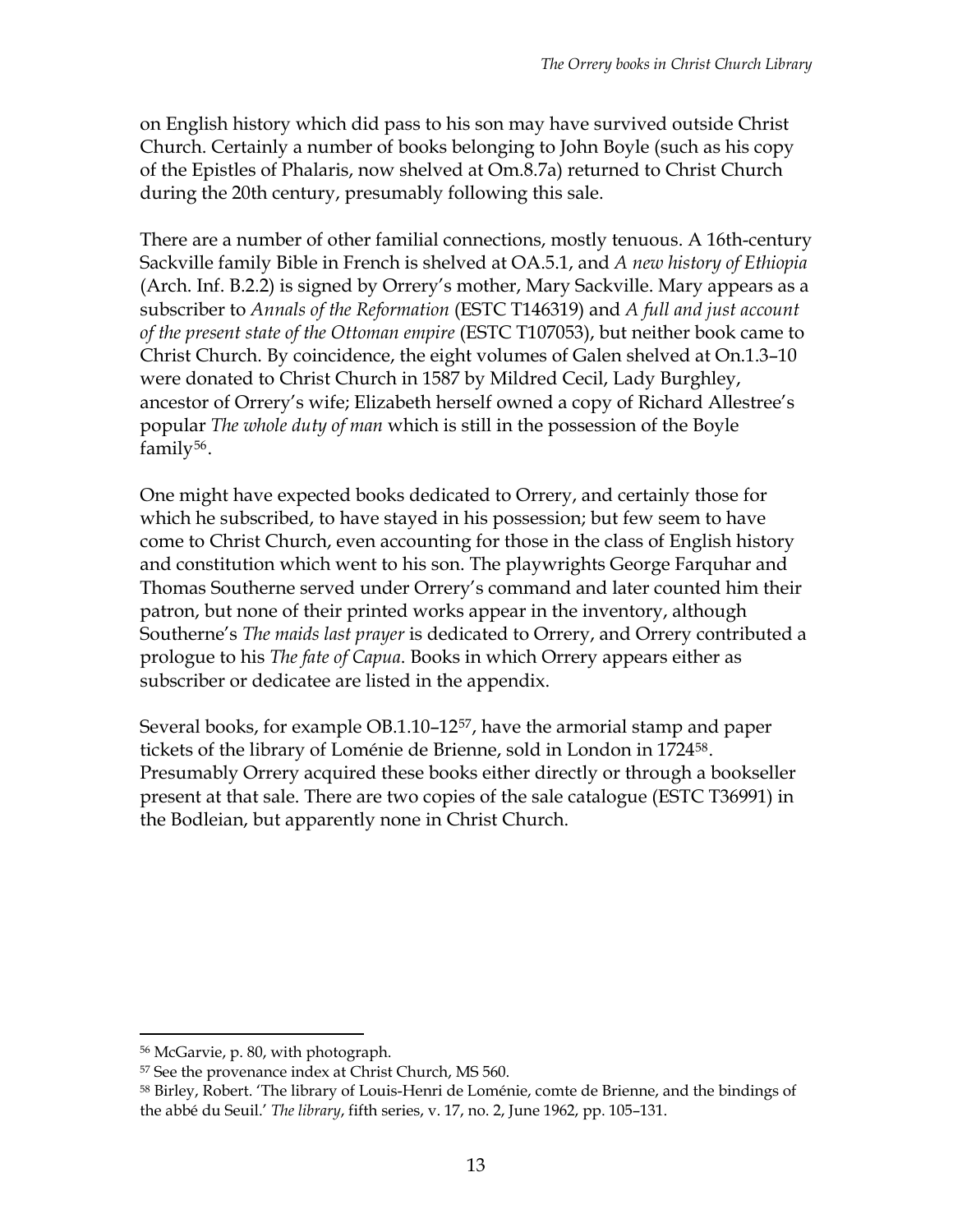### **The bookplates**

Orrery and his wife did have a personal bookplate<sup>[59](#page-13-0)</sup>, but this has not been seen in any books at Christ Church, which produced a special bookplate for the bequest. The Library Accounts contain three references to this work $60$ :

|        | Apr 23 1736 $pd$ for new touching ye plate of L <sup>d</sup> Orrerys Arms | $0005 -$ |
|--------|---------------------------------------------------------------------------|----------|
| Dec 14 | For printing L <sup>d</sup> Orrerys Arms 6000 Copies                      | $0410 -$ |
| Jul    | [1737] $Pd$ Mr Wilkins for 2 plates of $Ld$ Orrerys arms                  | $0110 -$ |

This was apparently the first engraving by John Wilkins II for Christ Church<sup>[61](#page-13-2)</sup>.

The design for the Orrery bequest combines the arms of Christ Church surmounted by a cardinal's hat and the arms of Boyle (per bend embattled argent and gules) with the motto of the Order of the Thistle ('Nemo me impune lacessit') surmounted by an earl's coronet, above the lettering 'Ædes Christi in Academiâ Oxoniensi'.

There are three variants of the design, referred to in the catalogue of the Franks bequest as 'Jacobean Armorial', reference numbers 33411–33413[62](#page-13-3). The first two have both been recorded in cataloguing as 'type 1'. 33412 is a reworking of 33411 in which the hatching on the left of the coronet is only vertical, not cross-hatched, and the internal lines in the flourishes beneath the coronet do not reach the top.

Franks 33413 has been recorded in cataloguing as 'type 2' and can be easily distinguished as it shows two lozenges, instead of one, following the motto. There is no obvious difference in the application of the three variants.

It appears that all the books with cancelled shelfmarks ending 'Orr' have Orrery bookplates, but the bookplate alone is not evidence that the book came with the bequest, as it appears in books printed after 1731 (e.g. ON.2.4). Each form of the standard Christ Church bookplate has been found in books in the gallery, occasionally with the Orrery plate pasted on top (e.g. OB.2.4).

<span id="page-13-0"></span> $\overline{a}$ 59 Howe, E.R.J. Gambier. *Franks bequest:catalogue of British and American book plates bequeathed to the Trustees of the British Museum by Sir Augustus Wollaston Franks*. London, 1903–1904.

Number 3378 is described as follows: (**Boyle, Earl of Orrery**), C.O.; E.O. (*Arms. Boyle impaling Cecil.*) It apparently bears the Boyle motto, 'Honor virtutis præmium'.

<span id="page-13-1"></span> $60$  Library records 16, fol. 27v.

<span id="page-13-2"></span><sup>61</sup> Hiscock, p. 140, note 2.

<span id="page-13-3"></span><sup>62</sup> The plates of the Franks bequest have been microfilmed in a set entitled *Franks Collection: book plates in the British Museum* (Bodleian shelfmark: Films 1753).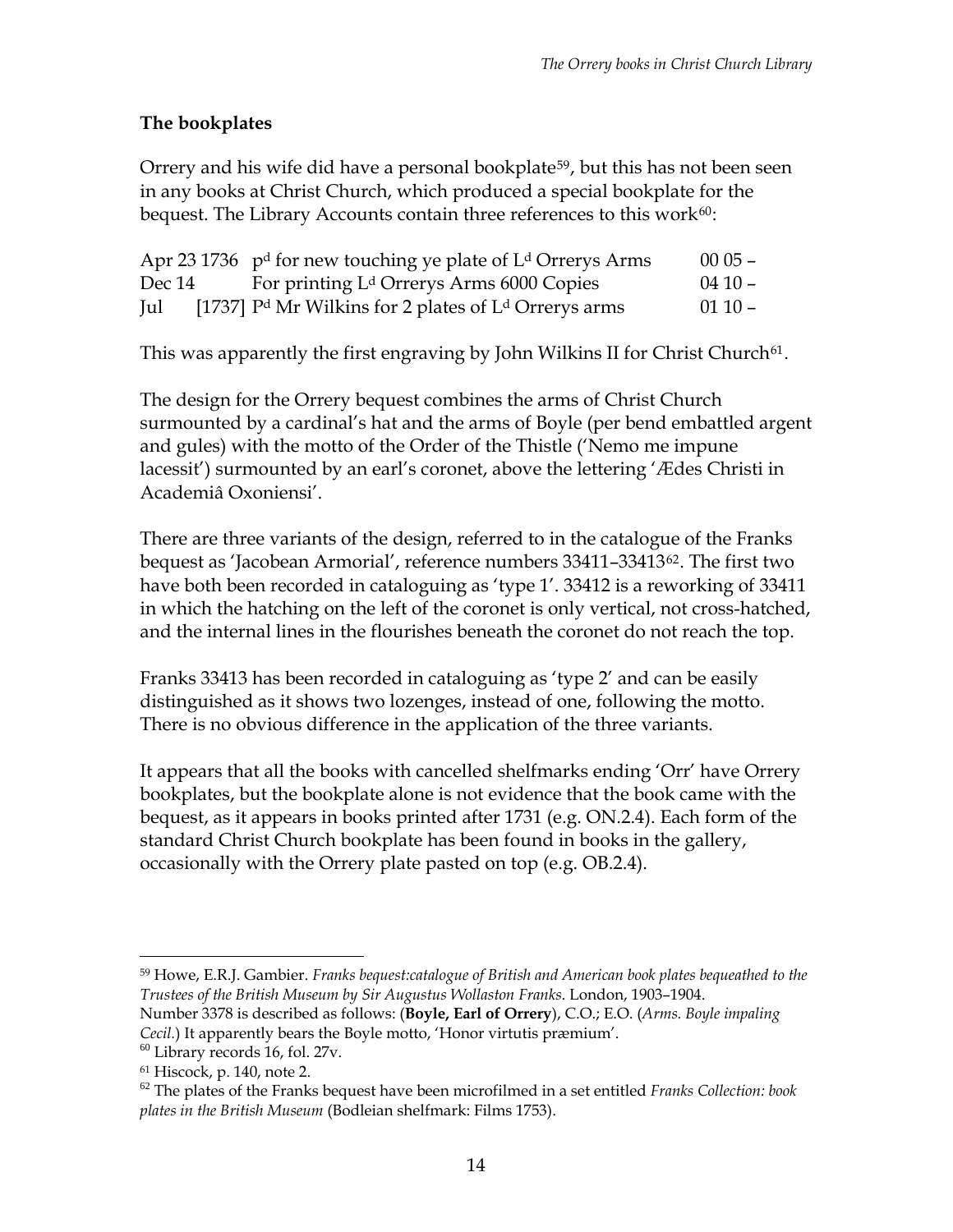#### **Scientific books**

Although Orrery's library contains as much theology and history as science, and although mathematical books were included in the bequests from Aldrich and Stratford, the gallery has often been considered the home for early science in Christ Church Library, along with the adjoining room known as Arch. Sup. Thus important books from other sources have been moved into the gallery, such as John Aubrey's copy of William Harvey on embryology and the first edition of Newton's *Principia*. Scientific books now occupy two areas: bays M–S contain mathematics, physics and astronomy and bays k–p contain medicine, physiology and chemistry (including alchemy). Botanical books are now in Arch. Sup.

Notable books include, in **astronomy**, the 1566 edition of Copernicus' *De revolutionibus* and the Rudolphine tables of Kepler; in **physics**, the second edition of Gilbert's *De magnete* 'even more rare than the first'[63](#page-14-0) together with second editions of Newton's *Principia* and *Opticks*; in **biology**, Leeuwenhoek's *Arcana naturæ detecta* and the first edition of Hooke's *Micrographia*; in **medicine**, Paré's surgical works in Latin, 1582 ('considered the choicest of all'[64](#page-14-1)) and the (stolen) 1552 pocket edition of Vesalius's anatomy[65](#page-14-2); and in **botany**, Parkinson's *Theatrum botanicum* and the second edition of Gerarde's *Herball*.

# **Incunables**

 $\overline{a}$ 

Five books printed before 1501 have been located in the inventory<sup>[66](#page-14-3)</sup>. Their references in Rhodes's *A catalogue of incunabula in all the libraries of Oxford University outside the Bodleian* (Oxford, 1982) and current shelfmarks are:

| 736  | e.7.34 | Epistolæ diversorum philosophorum                            |
|------|--------|--------------------------------------------------------------|
| 812  | e.4.45 | Theodorus Gaza, Grammatica introductiva                      |
| 983  | e.3.53 | Jacobus de Voragine, Legenda aurea (Strasbourg, 1486; folio) |
| 1277 | e.3.60 | Historiæ adversus paganos                                    |

A quarto edition of the *Legenda aurea* (Lyon, 1500) is listed in the inventory but has not been traced. It is not in Rhodes but has ISTC number ij00136000.

<span id="page-14-0"></span><sup>63</sup> Thornton, John L. & R.I.J. Tully. *Scientific books, libraries and collectors*. 3rd ed. London: Library Association, 1971, p. 71.

<span id="page-14-1"></span><sup>64</sup> Thornton, John L. *Medical books, libraries and collectors*. London: Grafton, 1949, p. 44.

<span id="page-14-2"></span> $65$  Between 1992 and 1995 Christ Church Library suffered the theft of 74 books, several from the gallery, by a music lecturer at Queen's, Simon Heighes. The **Vesalius** is the only item yet to be recovered, as it was bought at auction by Nippon Dental University, which refuses to return it: McGill, Peter. 'Law is not on our side, but honour is. We won't give up.' *The Times higher education supplement*, 12 May 2006 [\(http://www.thes.co.uk/story.aspx?story\\_id=2029942\)](http://www.thes.co.uk/story.aspx?story_id=2029942).

<span id="page-14-3"></span><sup>66 &</sup>quot;Lascaris (Const.) Grammatica graeca Messin. 1470" (p. 19) refers to the place and date at which the work was written, not published.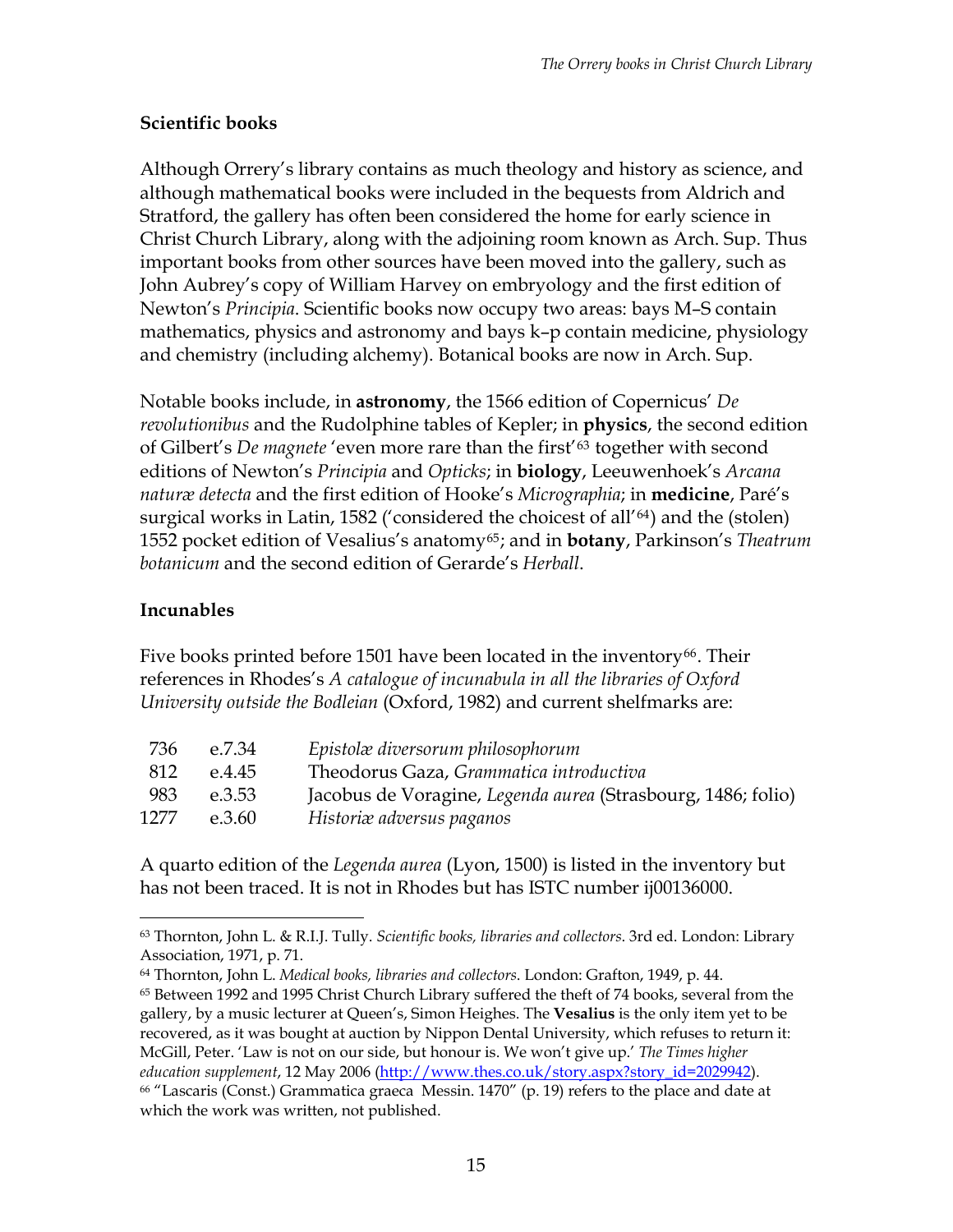#### **The numbers**

Estimating the size of a library is a black art. The *DNB* describes Orrery's library as 'ultimately consisting of 10,000 volumes', of which the books on English history went to his son. Hiscock's figure is that the bequest 'comprised 2,500 volumes' yet 'only a few gaps remained in the Orrery gallery'[67](#page-15-0).

In 1999, Owen Massey estimated from the shelflists that the Orrery gallery held 7,330 *volumes*. Will Hale estimated shortly afterwards that the Orrery collection consists of 5,130 *books*, of which around 2,500 then remained to be catalogued.

A count of the *titles* in the inventory helps to assess the size of the *bequest*:

| Latin & Greek folios:<br>Latin & Greek quartos: | 627 (STC 12, Wing 38, ESTC 21)<br>727 (STC 16, Wing 47, ESTC 28) |
|-------------------------------------------------|------------------------------------------------------------------|
| Latin & Greek octavos:                          | 801 (STC 5, Wing 114, ESTC 85)                                   |
| Latin & Greek small formats:                    | 341 (STC 7, Wing 36, ESTC 18)                                    |
| Latin & Greek total:                            | 2496 (STC 40, Wing 235, ESTC 152)                                |
| English folios:                                 | 156 (STC 30, Wing 89, ESTC 37)                                   |
| English quartos:                                | 174 (STC 23, Wing 83, ESTC 68)                                   |
| English octavos:                                | 702 (STC 8, Wing 244, ESTC 450)                                  |
| English duodecimos:                             | 132 (STC 5, Wing 79, ESTC 48)                                    |
| English total:                                  | 1164 (STC 66, Wing 495, ESTC 603)                                |
| French & Italian folios:                        | 28                                                               |
| French & Italian quartos:                       | 125                                                              |
| French & Italian octavos:                       | 192                                                              |
| French & Italian duodecimos:                    | 314                                                              |
| French & Italian total:                         | 659                                                              |
| Grand total:                                    | 4319 titles                                                      |

Thus a majority (58%) of the titles in Orrery's bequest are in Latin or Greek, 27% are in English and 15% are in French or Italian.

<span id="page-15-0"></span><sup>67</sup> Hiscock, p. 72.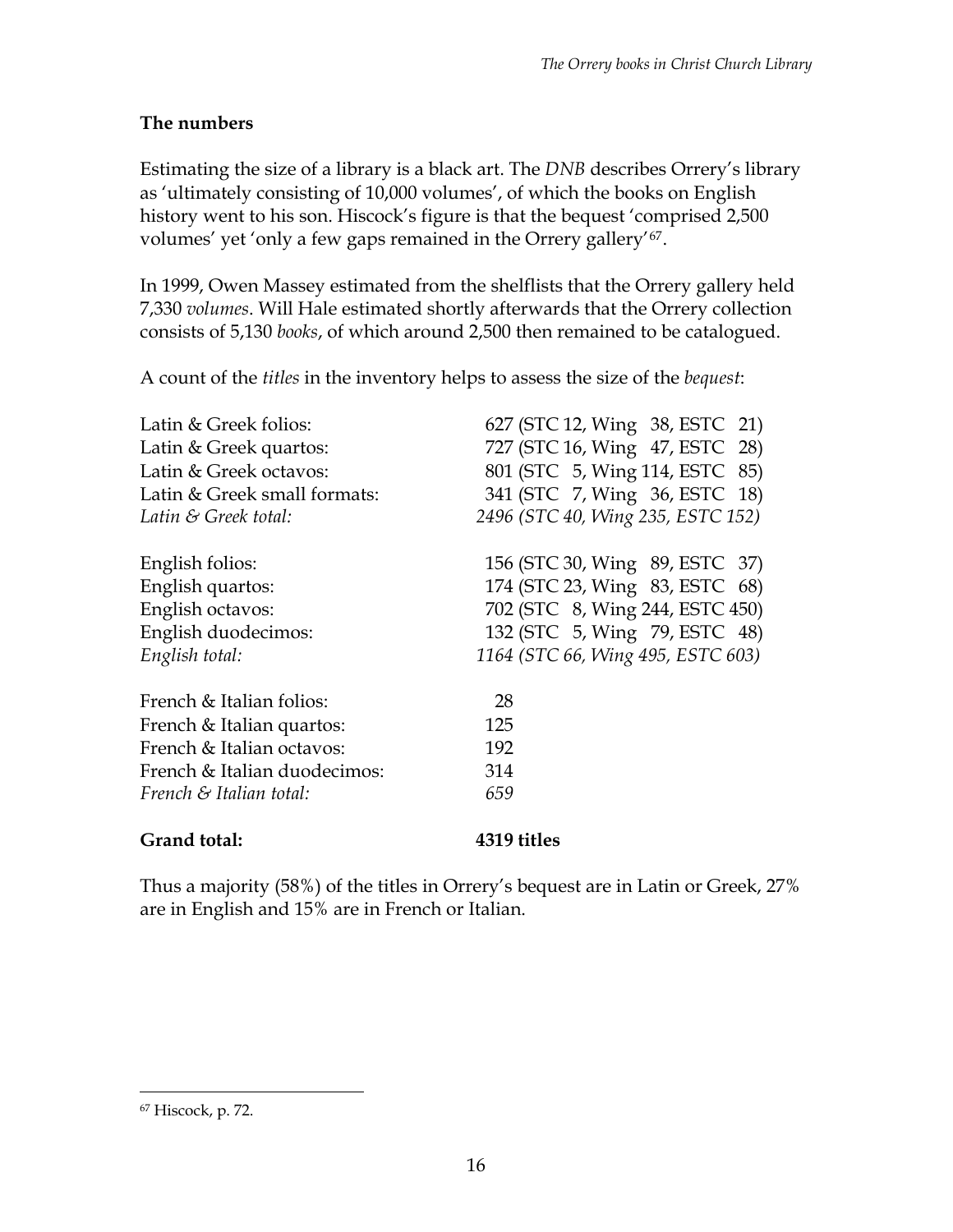# **The cataloguing**

The existing physical catalogues of the Orrery collection are as follows: the inventory of the bequest at Library records 22; its transcription at Library records 23; a handlist of the whole gallery in shelf order, kept in the East Library; the ledger catalogues for the whole Library compiled in the nineteenth century, kept in the entrance hall; and the pamphlet catalogue on cards in the East Library.

Books printed before Orrery's death are checked against the inventory as they are catalogued and their presence or absence is recorded in a copy-specific note on OLIS; if located, the current shelfmark is written in a photocopy of the inventory. The inventory does not list items bound together beyond the first in a volume: if the books were already bound when they arrived at Christ Church, as seems likely, then all items currently bound together will share an Orrery provenance, regardless of earlier names written inside.

The handlist has been photocopied and each item catalogued is ticked. It is useful for determining whether a gap on the shelves corresponds to a missing book or is merely a jump in numbering.

The nineteenth-century ledger and pamphlet catalogues are hard to read and their headings unpredictable, but they are nonetheless in many cases the only record of a book's location. Bear in mind that the ESTC often notes the existence of more than one copy of a book at Christ Church, which may include a copy in the Allestree Library, which has a separate card catalogue.

Modern cataloguing on OLIS began in June 1995 with Mark Purcell, initially as an employee of the Early Printed Books Project<sup>[68](#page-16-0)</sup> and later working directly for Christ Church. His remit was to catalogue foreign books printed before 1641. Since September 1999 Mark has been Libraries Curator for the National Trust.

Mark was followed in October 1999 by Will Hale, who worked on the RSLP project 'Charting the European Printed Heritage, 1641–1800', cataloguing Continental books. Will finished in March 2003 and now works in the Department of Rare Books at Cambridge University Library.

Owen Massey was employed in 2007 to complete the cataloguing of books in the gallery prior to 1851. As a result of the previous projects, English books have predominated in this part of the work. Bays OA–OD, OM–OS and Ok–Op have been finished. Owen left to become Assistant Librarian at Worcester College.

<span id="page-16-0"></span><sup>68</sup> <http://www.lib.ox.ac.uk/icc/>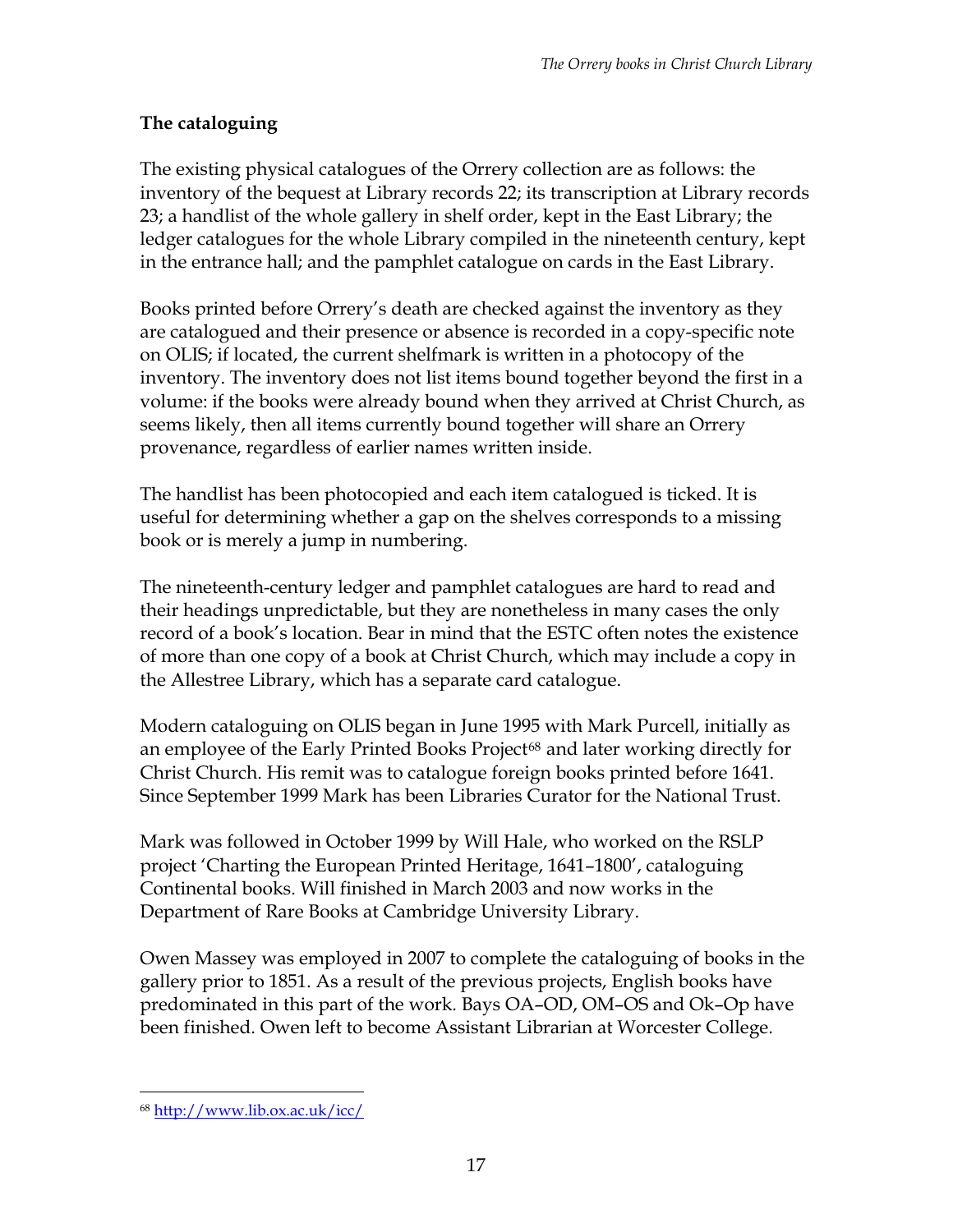# **Bibliography**

Budgell, Eustace. *Memoirs of the life and character of the late Earl of Orrery, and of the family of the Boyles*. London: W. Mears, 1732.

– Reprint of the 3rd 'corrected' edition of 1737: *Memoirs of the lives and characters of the illustrious family of the Boyles; particularly of the late eminently learned Charles Earl of Orrery*. Donald Brady, ed. Lismore: Waterford Co. Council, 2003.

Boyle, Emily Charlotte, Countess of Cork and Orrery. *The Orrery papers*. London: Duckworth, 1903.

Gunther, R.T. *Early science in Oxford. Vol. I. Chemistry, mathematics, physics and surveying*. Oxford, 1923.

– Facsimile reprint: London: Dawsons of Pall Mall, 1967.

Hiscock, W.G. *A Christ Church miscellany*. Oxford: Printed for the author, 1946.

McGarvie, Michael. *The book of Marston Bigot: the story of Marston House and the Earls of Cork and Orrery*. Buckingham: Barracuda, 1987.

Morgan, Paul. *Oxford libraries outside the Bodleian: a guide.* 2nd ed. Oxford: Bodleian Library, 1980.

Smith, Lawrence Berkley. *Charles Boyle, 4th Earl of Orrery, 1674–1731*. Ph.D. dissertation, University of Edinburgh, 1994.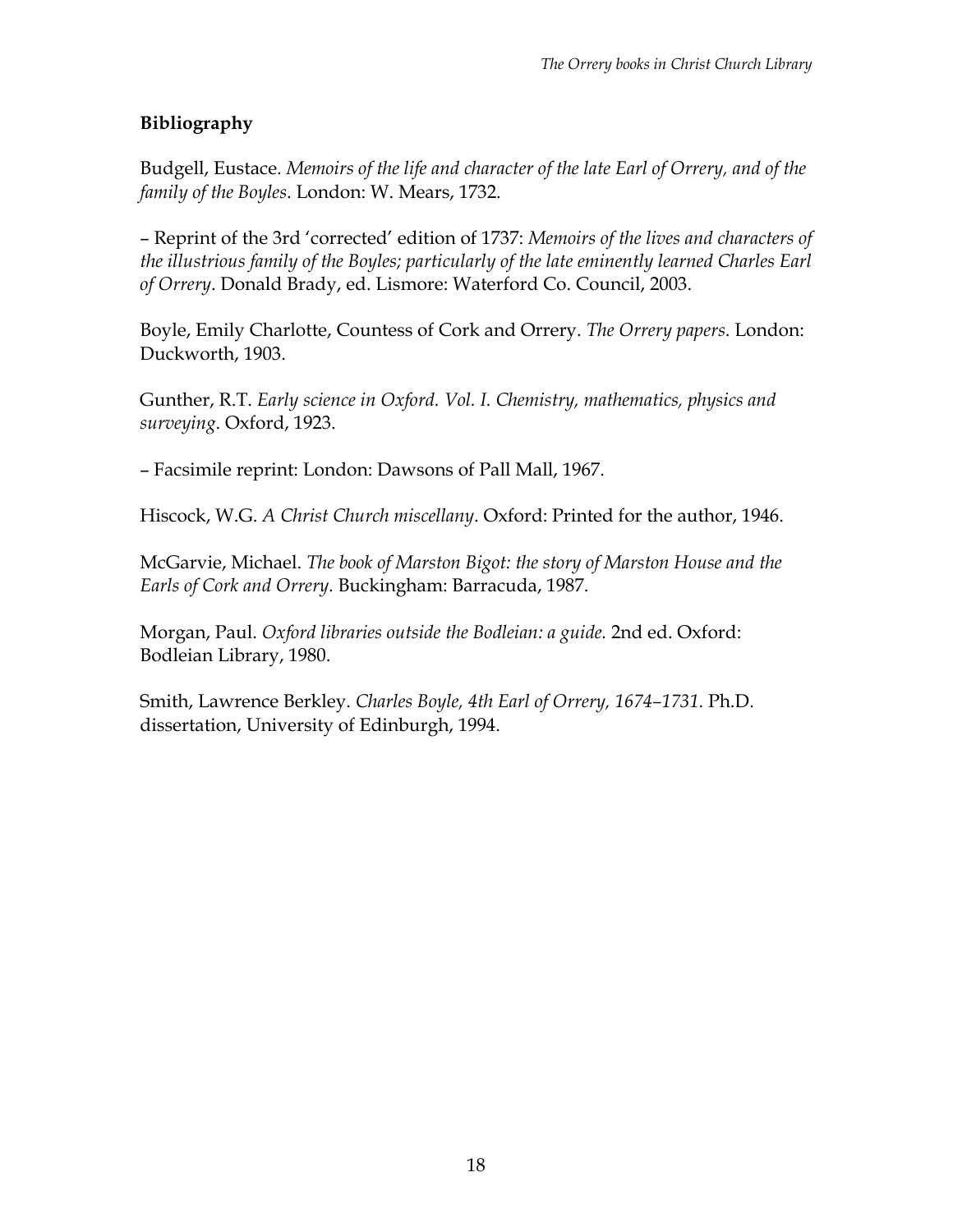# **Appendix: Subscriptions and dedications**

The following books contain subscription lists including Orrery's name. It is a necessarily incomplete selection obtained through full-text searching of *Eighteenth Century Collections Online* (ECCO).

Only a few have been traced in the inventory: *A comment on The book of commonprayer* (OH.1.15); Palladio's *Architecture* (OT.1.13–14); "Homers Works by Mr. Pope 3 Vol 1715/20"; Prior's *Poems*; *The grove*; and *A view of Sir Isaac Newton's philosophy*. The copy of this last book at ON.5.1 was in fact Archbishop Wake's.

- 1704 *The grounds of criticism in poetry* (ESTC T071092)
- 1710 *A comment on The book of common-prayer* (ESTC T087380) 'Large paper'
- 1710 *Lexicon technicum: or, An universal English dictionary of arts and sciences*  (ESTC T142408)

The inventory lists the 3rd ed. of 1716, which lacks a list of subscribers

- 1712 *The memoirs of Philip de Comines* (ESTC T118091)
- 1713 *The lucubrations of Isaac Bickerstaff Esq.* ['The Tatler'] (ESTC T097938)
- 1713 *A compleat history of the late war in the Netherlands* (ESTC T114756) Orrery's subscription marked 'for the coats of arms'
- 1714 *An ecclesiastical history of Great Britain. Vol. II.* (ESTC T145339)
- 1715 *The architecture of A. Palladio* (ESTC T095463)
- 1715 *The Iliad of Homer, translated by Mr. Pope* (ESTC T014925)
- 1718 Prior's *Poems on several occasions* (ESTC T075639) '5 books'
- 1719 *A compleat collection of state-tryals* (ESTC T108672) 'Large paper'
- 1721 *The grove; or, A collection of original poems, translations, &c.* (ESTC T035894) '5 copies on royal paper' [Copy at Ot.3.6 = small paper?]
- 1722 *Memoirs of the Right Honourable the Marquis of Clanricarde* (ESTC T143709)
- 1722 *The history of the antient abbeys, monasteries, …* (ESTC T147338)
- 1722 *Vitruvius Britannicus, or the British architect* (ESTC T050966) '2 sets'
- 1723 *The general history of Ireland* (ESTC T122585,6) 'Fine paper'
- 1724 *The life of Cardinal Wolsey* (ESTC T118407)
- 1724 *The life of Dr. John Colet, Dean of S. Paul's* (ESTC T092619) 'Large paper'. Orrery is marked as having attended St Paul's School
- 1724 *Sixty sermons preach'd on several occasions* (ESTC T105049)
- 1725 *The Odyssey of Homer* (ESTC T014927) 'The Library of Christ-Church' appears in the list of subscribers, and indeed the copy at Os.1.11 has an earlier Christ Church shelfmark.